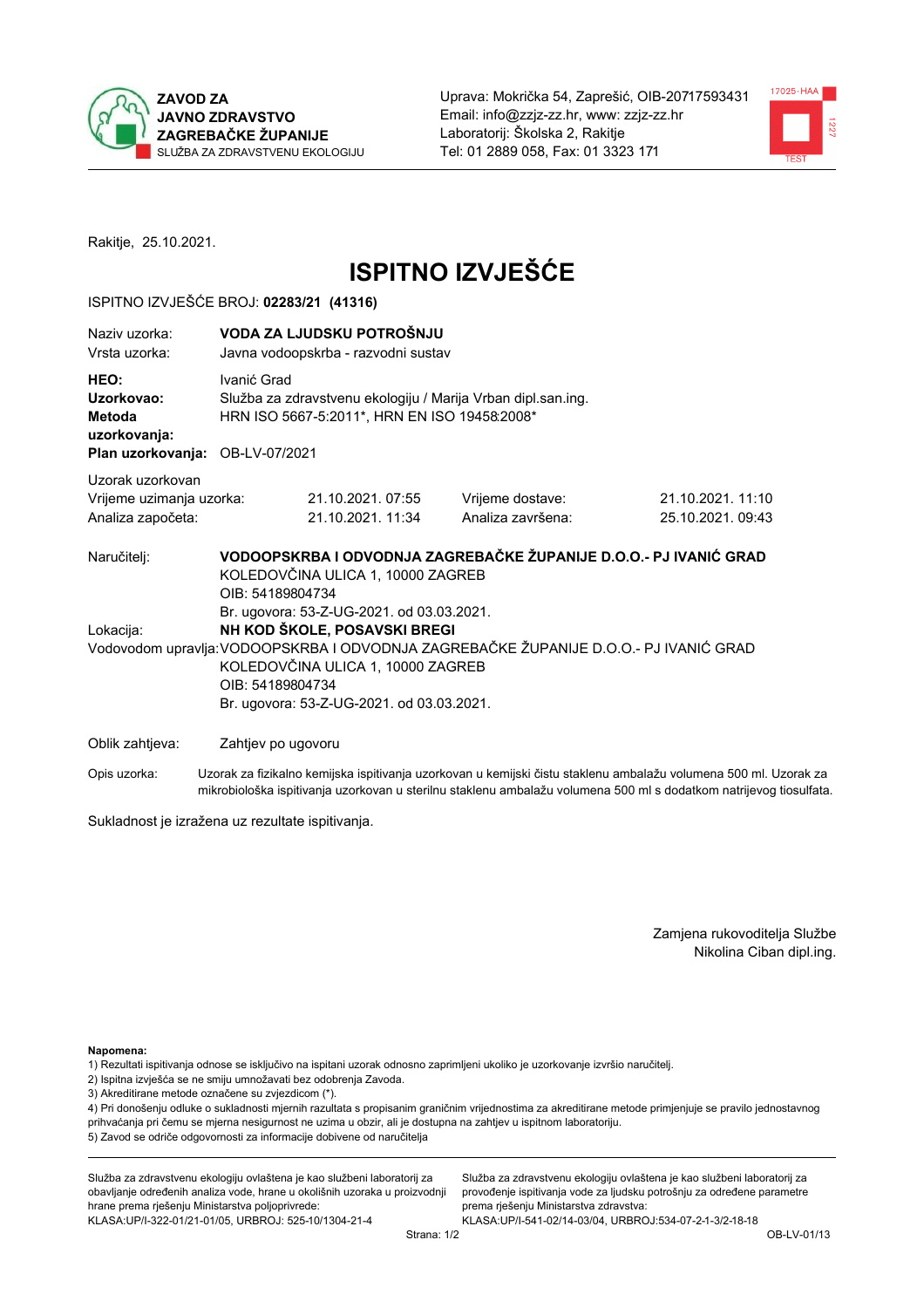### **REZULTATI ISPITIVANJA:**

| Pokazatelj                | <b>Metoda</b>                           | <b>MJ</b>                                | <b>Rezultatt</b> | <b>MDK**</b> | <b>Sukladno</b> |
|---------------------------|-----------------------------------------|------------------------------------------|------------------|--------------|-----------------|
| Temperatura               | Standard Methods 21st Ed.<br>2005.2550B | $\overline{C}$                           | 15,9             | 25           | DA              |
| Slobodni rezidualni klor  | HRN EN ISO 7393-2:2018*                 | $\overline{\text{mg/L}}$ Cl <sub>2</sub> | 0,23             | 0,5          | DA              |
| Boja                      | HRN EN ISO 7887:2012                    | mg/L Pt/Co skale                         | < 5              | 20           | DA              |
| Mutnoća                   | HRN EN ISO 7027-1:2016*                 | NTU jedinica                             | 0,28             | 4            | DA              |
| <b>Miris</b>              | HRN EN 1622:2008                        |                                          | bez              | bez          | DA              |
| Okus                      | HRN EN 1622:2008                        |                                          | bez              | bez          | DA              |
| pH                        | HRN EN ISO 10523:2012*                  | pH jedinica                              | 7,4              | $6.5 - 9.5$  | DA              |
| Temp.pri određivanju pH   |                                         | $\overline{c}$                           | 18,1             |              |                 |
| Elektrovodljivost         | HRN EN 27888:2008*                      | $\mu$ Scm <sup>-1</sup> pri 20°C         | 413              | 2500         | DA              |
| Utrošak KMnO <sub>4</sub> | HRN EN ISO 8467:2001                    | mg/L $O_2$                               | 0,5              | 5,0          | DA              |
| Kloridi                   | HRN EN ISO 10304-1:2009*                | mg/L CI                                  | 10,4             | 250,0        | DA              |
| Nitriti                   | HRN EN ISO 10304-1:2009                 | mg/L $(NO2)$                             | 0,058            | 0,50         | DA              |
| Nitrati                   | HRN EN ISO 10304-1:2009*                | mg/L $(NO3)$                             | 6,4              | 50           | DA              |
| Amonij                    | HRN ISO 7150-1:1998*                    | mg/L $(NH_{\lambda}^{\dagger})$          | < 0,05           | 0,50         | DA              |

trezultat izražen kao manje od (<) odnosi se na granicu kvantifikacije

\*\*maksimalno dozvoljena koncentracija

#### Izjava o sukladnosti

Prema ispitanim parametrima uzorak vode JE SUKLADAN zahtjevima članka 5. Zakona o vodi za ljudsku potrošnju (NN 56/2013, 64/2015, 104/2017, 115/2018, 16/2020) i priloga I Pravilnika o parametrima sukladnosti, metodama analize, monitoringu i planovima sigurnosti vode za ljudsku potrošnju te načinu vođenja registra pravnih osoba koje obavljaju djelatnost javne vodoopskrbe (NN 125/2017, 39/2020).

> Rukovoditelj Odjela Nikolina Ciban dipl.ing.

# Odjel za mikrobiološka ispitivanja voda

### **REZULTATI ISPITIVANJA:**

| Pokazateli             | <b>Metoda</b>           | <b>MJ</b>   | <b>Rezultat</b> | MDK** | <b>Sukladno</b> |
|------------------------|-------------------------|-------------|-----------------|-------|-----------------|
| Ukupni koliformi       | HRN EN ISO 9308-1:2014* | broj/100 mL |                 |       | DA              |
| Escherichia coli       | HRN EN ISO 9308-1:2014* | broj/100 mL |                 |       | DA              |
| Enterokoki             | HRN EN ISO 7899-2:2000* | broj/100 mL |                 |       | DA              |
| Aerobne bakt -36°C/48h | HRN EN ISO 6222:2000*   | broj/1 mL   | 18              | 100   | DA              |
| Aerobne bakt -22°C/72h | HRN EN ISO 6222:2000*   | broj/1 mL   |                 | 100   | DA              |

\*\*maksimalno dozvoljena koncentracija

#### Izjava o sukladnosti

Prema ispitanim parametrima uzorak vode JE SUKLADAN zahtjevima članka 5. Zakona o vodi za ljudsku potrošnju (NN 56/2013, 64/2015, 104/2017, 115/2018, 16/2020) i priloga I Pravilnika o parametrima sukladnosti, metodama analize, monitoringu i planovima sigurnosti vode za ljudsku potrošnju te načinu vođenja registra pravnih osoba koje obavljaju djelatnost javne vodoopskrbe (NN 125/2017, 39/2020).

> Rukovoditelj Odjela Marina Hublin dipl.ing.

#### KRAJ ISPITNOG IZVJEŠĆA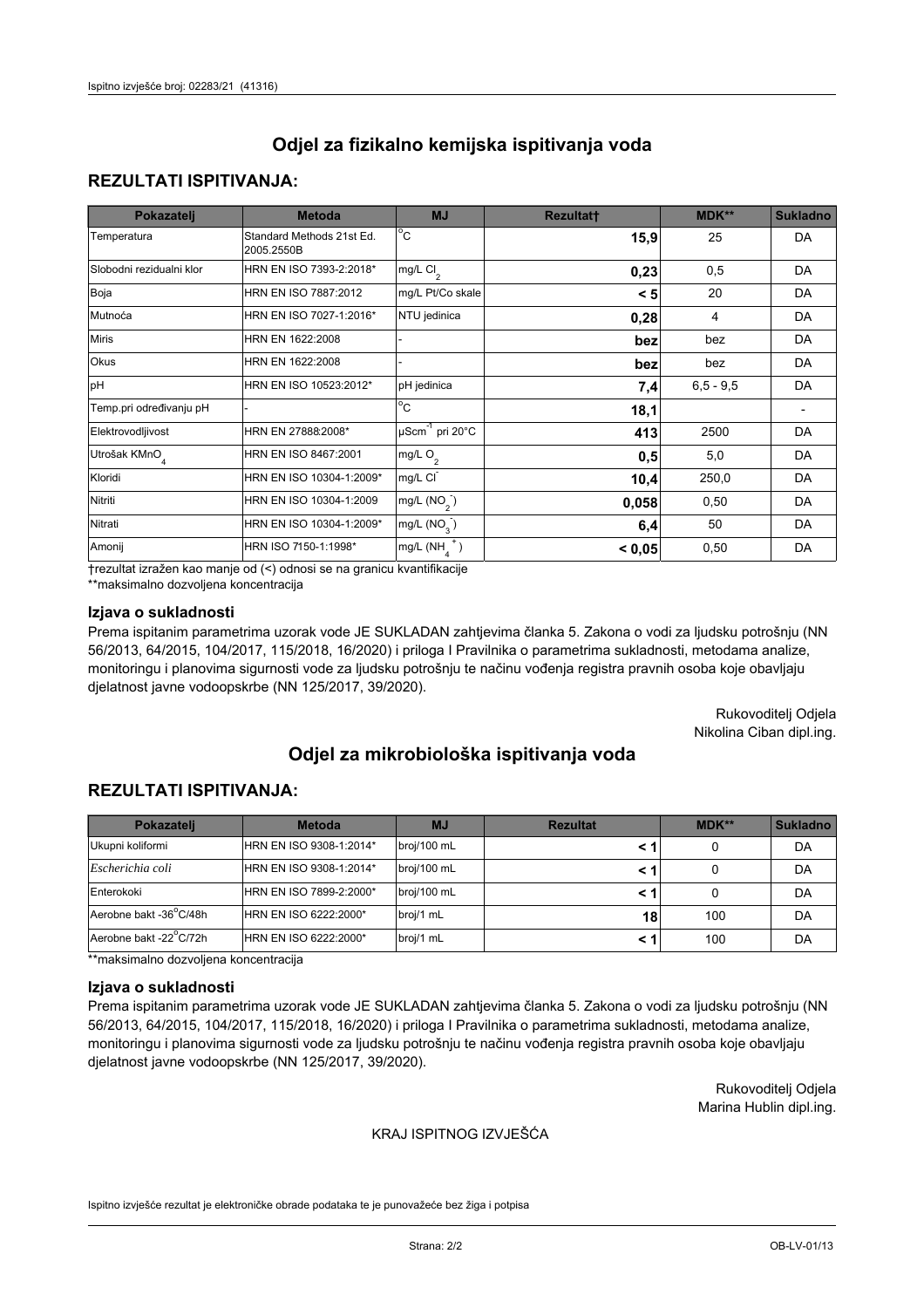



Rakitje, 25.10.2021.

# **ISPITNO IZVJEŠĆE**

#### ISPITNO IZVJEŠĆE BROJ: 02284/21 (41317)

| Naziv uzorka:<br>Vrsta uzorka:                                                  |                                                                                                                                                                                                                                                                       | VODA ZA LJUDSKU POTROŠNJU<br>Javna vodoopskrba - razvodni sustav                                             |                                                                   |                                      |  |
|---------------------------------------------------------------------------------|-----------------------------------------------------------------------------------------------------------------------------------------------------------------------------------------------------------------------------------------------------------------------|--------------------------------------------------------------------------------------------------------------|-------------------------------------------------------------------|--------------------------------------|--|
| HEO:<br>Uzorkovao:<br>Metoda<br>uzorkovanja:<br>Plan uzorkovanja: OB-LV-07/2021 | Ivanić Grad                                                                                                                                                                                                                                                           | Služba za zdravstvenu ekologiju / Marija Vrban dipl.san.ing.<br>HRN ISO 5667-5:2011*, HRN EN ISO 19458:2008* |                                                                   |                                      |  |
| Uzorak uzorkovan                                                                |                                                                                                                                                                                                                                                                       |                                                                                                              |                                                                   |                                      |  |
| Vrijeme uzimanja uzorka:<br>Analiza započeta:                                   |                                                                                                                                                                                                                                                                       | 21.10.2021.08:10<br>21.10.2021. 11:35                                                                        | Vrijeme dostave:<br>Analiza završena:                             | 21.10.2021.11:10<br>25.10.2021.09:43 |  |
| Naručitelj:                                                                     | OIB: 54189804734                                                                                                                                                                                                                                                      | KOLEDOVČINA ULICA 1, 10000 ZAGREB                                                                            | VODOOPSKRBA I ODVODNJA ZAGREBAČKE ŽUPANIJE D.O.O.- PJ IVANIĆ GRAD |                                      |  |
| Lokacija:                                                                       | Br. ugovora: 53-Z-UG-2021. od 03.03.2021.<br>NH IVANIĆ GRAD, ŽERAVINEC<br>Vodovodom upravlja: VODOOPSKRBA I ODVODNJA ZAGREBAČKE ŽUPANIJE D.O.O.- PJ IVANIĆ GRAD<br>KOLEDOVČINA ULICA 1, 10000 ZAGREB<br>OIB: 54189804734<br>Br. ugovora: 53-Z-UG-2021. od 03.03.2021. |                                                                                                              |                                                                   |                                      |  |
|                                                                                 |                                                                                                                                                                                                                                                                       |                                                                                                              |                                                                   |                                      |  |

Opis uzorka: Uzorak za fizikalno kemijska ispitivanja uzorkovan u kemijski čistu staklenu ambalažu volumena 500 ml. Uzorak za mikrobiološka ispitivanja uzorkovan u sterilnu staklenu ambalažu volumena 500 ml s dodatkom natrijevog tiosulfata.

Sukladnost je izražena uz rezultate ispitivanja.

Zamjena rukovoditelja Službe Nikolina Ciban dipl.ing.

Napomena:

1) Rezultati ispitivanja odnose se isključivo na ispitani uzorak odnosno zaprimljeni ukoliko je uzorkovanje izvršio naručitelj.

- 2) Ispitna izvješća se ne smiju umnožavati bez odobrenja Zavoda.
- 3) Akreditirane metode označene su zvjezdicom (\*).

4) Pri donošenju odluke o sukladnosti mjernih razultata s propisanim graničnim vrijednostima za akreditirane metode primjenjuje se pravilo jednostavnog prihvaćanja pri čemu se mjerna nesigurnost ne uzima u obzir, ali je dostupna na zahtjev u ispitnom laboratoriju. 5) Zavod se odriče odgovornosti za informacije dobivene od naručitelja

Služba za zdravstvenu ekologiju ovlaštena je kao službeni laboratorij za obavljanje određenih analiza vode, hrane u okolišnih uzoraka u proizvodnji hrane prema rješenju Ministarstva poljoprivrede: KLASA: UP/I-322-01/21-01/05, URBROJ: 525-10/1304-21-4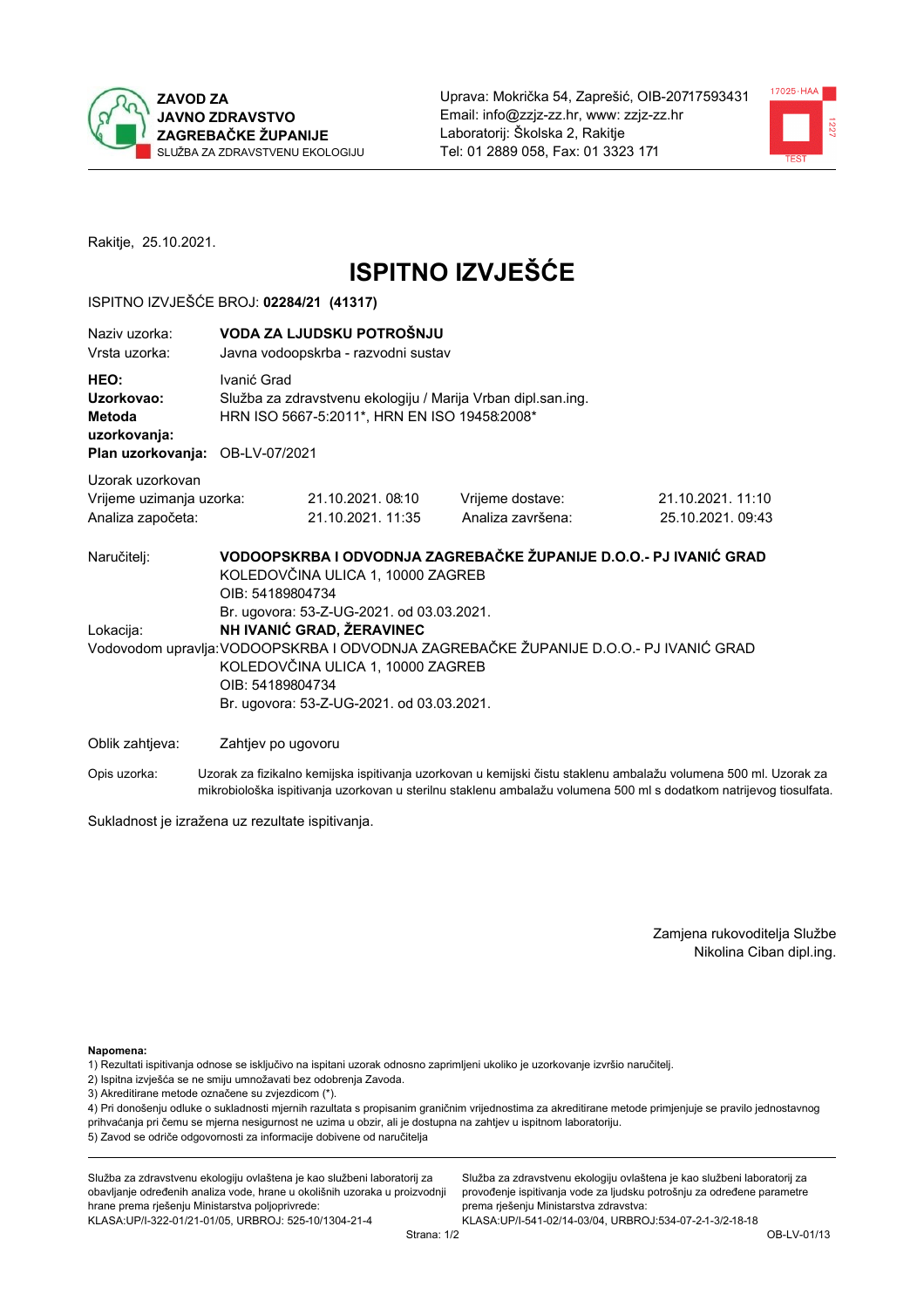### **REZULTATI ISPITIVANJA:**

| Pokazatelj                | <b>Metoda</b>                           | <b>MJ</b>                                   | <b>Rezultatt</b> | <b>MDK**</b> | <b>Sukladno</b> |
|---------------------------|-----------------------------------------|---------------------------------------------|------------------|--------------|-----------------|
| Temperatura               | Standard Methods 21st Ed.<br>2005.2550B | $^{\circ}$ C                                | 16,3             | 25           | DA              |
| Slobodni rezidualni klor  | HRN EN ISO 7393-2:2018*                 | mg/L $Cl_2$                                 | 0,08             | 0,5          | DA              |
| Boja                      | HRN EN ISO 7887:2012                    | mg/L Pt/Co skale                            | < 5              | 20           | DA              |
| Mutnoća                   | HRN EN ISO 7027-1:2016*                 | NTU jedinica                                | 0,44             | 4            | DA              |
| <b>Miris</b>              | HRN EN 1622:2008                        |                                             | bez              | bez          | DA              |
| Okus                      | HRN EN 1622:2008                        |                                             | bez              | bez          | DA              |
| pH                        | HRN EN ISO 10523:2012*                  | pH jedinica                                 | 7,4              | $6.5 - 9.5$  | DA              |
| Temp.pri određivanju pH   |                                         | $\rm ^{\circ}c$                             | 17,1             |              |                 |
| Elektrovodljivost         | HRN EN 27888:2008*                      | $\overline{\mu}$ Scm <sup>-1</sup> pri 20°C | 431              | 2500         | DA              |
| Utrošak KMnO <sub>4</sub> | HRN EN ISO 8467:2001                    | mg/L O <sub>2</sub>                         | < 0.5            | 5,0          | DA              |
| Kloridi                   | HRN EN ISO 10304-1:2009*                | mg/L CI                                     | 10,2             | 250,0        | DA              |
| Nitriti                   | HRN EN ISO 10304-1:2009                 | mg/L (NO <sub>2</sub> )                     | 0,060            | 0,50         | DA              |
| Nitrati                   | HRN EN ISO 10304-1:2009*                | mg/L $(NO_{3})$                             | 6,5              | 50           | DA              |
| Amonij                    | HRN ISO 7150-1:1998*                    | mg/L $(NH_A^+)$                             | < 0,05           | 0,50         | DA              |

trezultat izražen kao manje od (<) odnosi se na granicu kvantifikacije

\*\*maksimalno dozvoljena koncentracija

#### Izjava o sukladnosti

Prema ispitanim parametrima uzorak vode JE SUKLADAN zahtjevima članka 5. Zakona o vodi za ljudsku potrošnju (NN 56/2013, 64/2015, 104/2017, 115/2018, 16/2020) i priloga I Pravilnika o parametrima sukladnosti, metodama analize, monitoringu i planovima sigurnosti vode za ljudsku potrošnju te načinu vođenja registra pravnih osoba koje obavljaju djelatnost javne vodoopskrbe (NN 125/2017, 39/2020).

> Rukovoditelj Odjela Nikolina Ciban dipl.ing.

# Odjel za mikrobiološka ispitivanja voda

## **REZULTATI ISPITIVANJA:**

| Pokazateli             | <b>Metoda</b>           | <b>MJ</b>   | <b>Rezultat</b> | $MDK**$ | <b>Sukladno</b> |
|------------------------|-------------------------|-------------|-----------------|---------|-----------------|
| Ukupni koliformi       | HRN EN ISO 9308-1:2014* | broj/100 mL |                 |         | DA              |
| Escherichia coli       | HRN EN ISO 9308-1:2014* | broj/100 mL |                 |         | DA              |
| Enterokoki             | HRN EN ISO 7899-2:2000* | broj/100 mL |                 |         | DA              |
| Aerobne bakt -36 C/48h | HRN EN ISO 6222:2000*   | broj/1 mL   |                 | 100     | DA              |
| Aerobne bakt -22 C/72h | HRN EN ISO 6222:2000*   | broj/1 mL   |                 | 100     | DA              |

\*\*maksimalno dozvoljena koncentracija

#### Izjava o sukladnosti

Prema ispitanim parametrima uzorak vode JE SUKLADAN zahtjevima članka 5. Zakona o vodi za ljudsku potrošnju (NN 56/2013, 64/2015, 104/2017, 115/2018, 16/2020) i priloga I Pravilnika o parametrima sukladnosti, metodama analize, monitoringu i planovima sigurnosti vode za ljudsku potrošnju te načinu vođenja registra pravnih osoba koje obavljaju djelatnost javne vodoopskrbe (NN 125/2017, 39/2020).

> Rukovoditelj Odjela Marina Hublin dipl.ing.

#### KRAJ ISPITNOG IZVJEŠĆA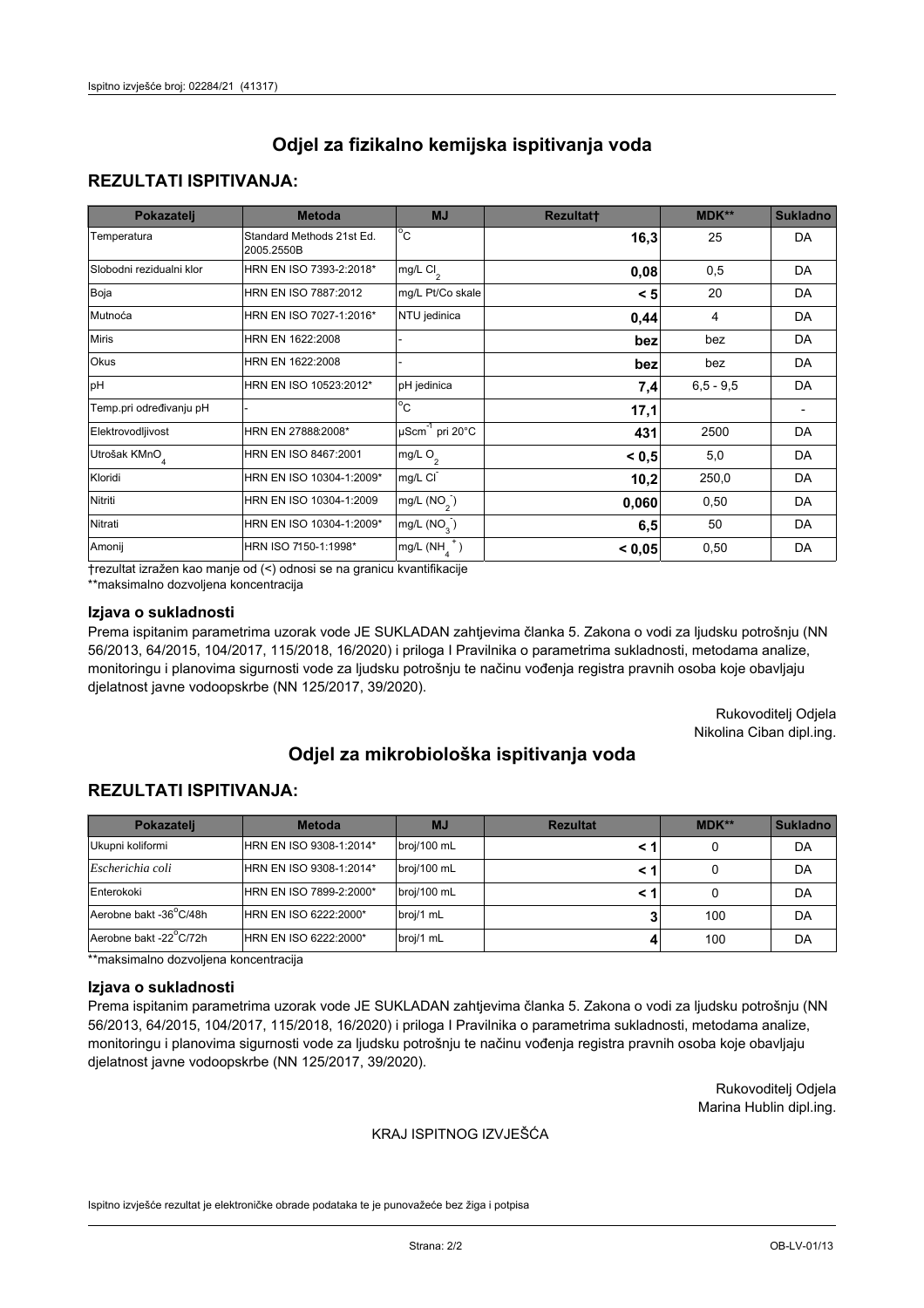



Rakitje, 25.10.2021.

# **ISPITNO IZVJEŠĆE**

#### ISPITNO IZVJEŠĆE BROJ: 02285/21 (41318)

| Naziv uzorka:<br>Vrsta uzorka:                                    |                                                                                                                             | VODA ZA LJUDSKU POTROŠNJU<br>Javna vodoopskrba - razvodni sustav                                                                                                                      |                                                                                                                                                            |                                                                                                                  |  |  |
|-------------------------------------------------------------------|-----------------------------------------------------------------------------------------------------------------------------|---------------------------------------------------------------------------------------------------------------------------------------------------------------------------------------|------------------------------------------------------------------------------------------------------------------------------------------------------------|------------------------------------------------------------------------------------------------------------------|--|--|
| HEO:<br>Uzorkovao:<br>Metoda<br>uzorkovanja:                      | Ivanić Grad<br>Služba za zdravstvenu ekologiju / Marija Vrban dipl.san.ing.<br>HRN ISO 5667-5:2011*, HRN EN ISO 19458:2008* |                                                                                                                                                                                       |                                                                                                                                                            |                                                                                                                  |  |  |
| Plan uzorkovanja: OB-LV-07/2021                                   |                                                                                                                             |                                                                                                                                                                                       |                                                                                                                                                            |                                                                                                                  |  |  |
| Uzorak uzorkovan<br>Vrijeme uzimanja uzorka:<br>Analiza započeta: |                                                                                                                             | 21.10.2021.08:25<br>21.10.2021. 11:35                                                                                                                                                 | Vrijeme dostave:<br>Analiza završena:                                                                                                                      | 21.10.2021. 11:10<br>25.10.2021.09:44                                                                            |  |  |
| Naručitelj:<br>Lokacija:                                          | OIB: 54189804734<br>OIB: 54189804734                                                                                        | KOLEDOVČINA ULICA 1, 10000 ZAGREB<br>Br. ugovora: 53-Z-UG-2021. od 03.03.2021.<br>PS KLOŠTAR IVANIĆ<br>KOLEDOVČINA ULICA 1, 10000 ZAGREB<br>Br. ugovora: 53-Z-UG-2021. od 03.03.2021. | VODOOPSKRBA I ODVODNJA ZAGREBAČKE ŽUPANIJE D.O.O.- PJ IVANIĆ GRAD<br>Vodovodom upravlja: VODOOPSKRBA I ODVODNJA ZAGREBAČKE ŽUPANIJE D.O.O.- PJ IVANIĆ GRAD |                                                                                                                  |  |  |
| Oblik zahtjeva:                                                   | Zahtjev po ugovoru                                                                                                          |                                                                                                                                                                                       |                                                                                                                                                            |                                                                                                                  |  |  |
| Opis uzorka:                                                      |                                                                                                                             |                                                                                                                                                                                       |                                                                                                                                                            | Uzorak za fizikalno kemijska ispitivanja uzorkovan u kemijski čistu staklenu ambalažu volumena 500 ml. Uzorak za |  |  |

mikrobiološka ispitivanja uzorkovan u sterilnu staklenu ambalažu volumena 500 ml s dodatkom natrijevog tiosulfata.

Sukladnost je izražena uz rezultate ispitivanja.

Zamjena rukovoditelja Službe Nikolina Ciban dipl.ing.

Napomena:

1) Rezultati ispitivanja odnose se isključivo na ispitani uzorak odnosno zaprimljeni ukoliko je uzorkovanje izvršio naručitelj.

- 2) Ispitna izvješća se ne smiju umnožavati bez odobrenja Zavoda.
- 3) Akreditirane metode označene su zvjezdicom (\*).

4) Pri donošenju odluke o sukladnosti mjernih razultata s propisanim graničnim vrijednostima za akreditirane metode primjenjuje se pravilo jednostavnog prihvaćanja pri čemu se mjerna nesigurnost ne uzima u obzir, ali je dostupna na zahtjev u ispitnom laboratoriju. 5) Zavod se odriče odgovornosti za informacije dobivene od naručitelja

Služba za zdravstvenu ekologiju ovlaštena je kao službeni laboratorij za obavljanje određenih analiza vode, hrane u okolišnih uzoraka u proizvodnji hrane prema rješenju Ministarstva poljoprivrede: KLASA: UP/I-322-01/21-01/05, URBROJ: 525-10/1304-21-4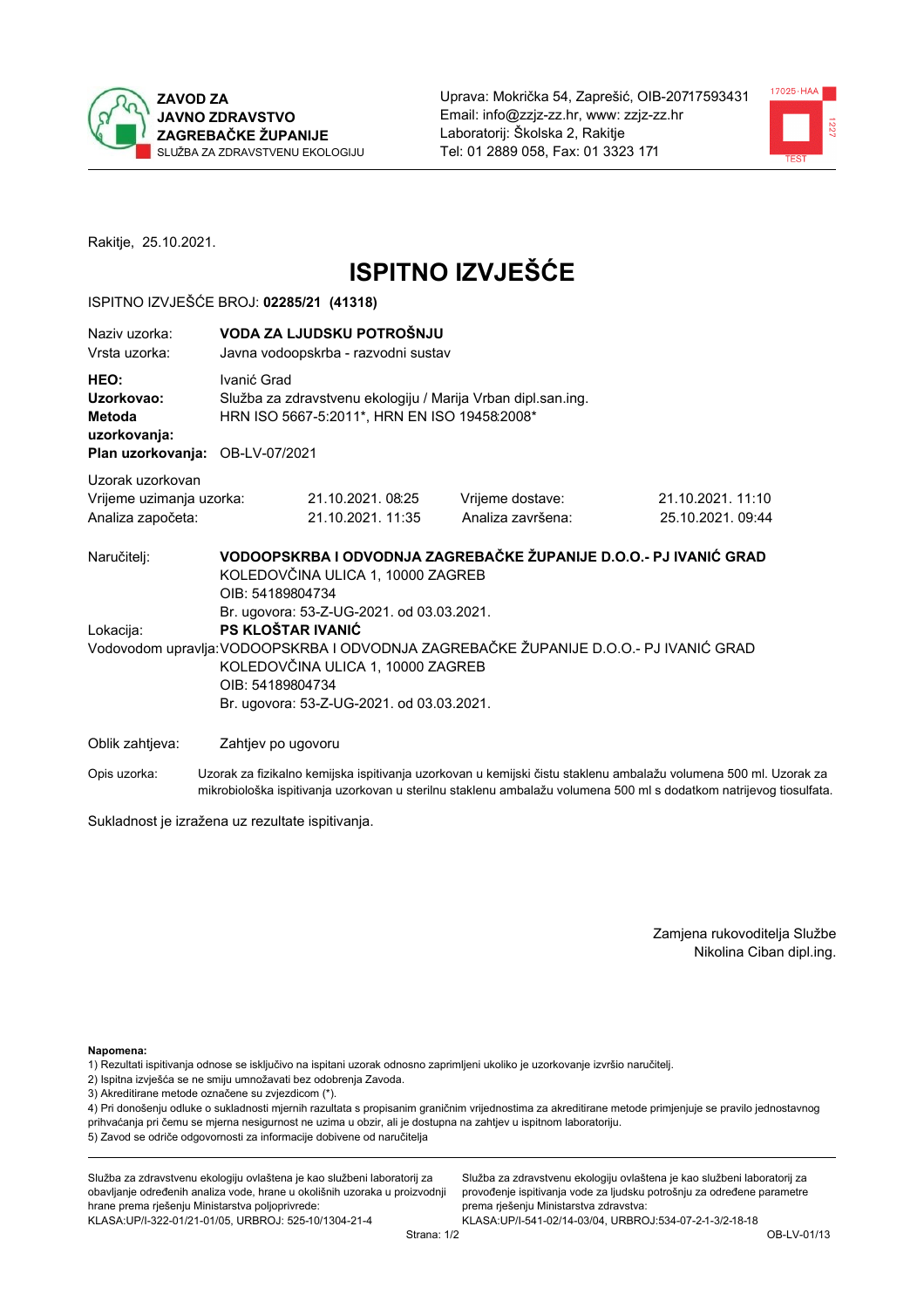### **REZULTATI ISPITIVANJA:**

| Pokazatelj                | <b>Metoda</b>                           | <b>MJ</b>                                   | <b>Rezultatt</b> | <b>MDK**</b> | <b>Sukladno</b> |
|---------------------------|-----------------------------------------|---------------------------------------------|------------------|--------------|-----------------|
| Temperatura               | Standard Methods 21st Ed.<br>2005.2550B | $^{\circ}$ C                                | 18,3             | 25           | DA              |
| Slobodni rezidualni klor  | HRN EN ISO 7393-2:2018*                 | $mg/L$ Cl <sub>2</sub>                      | 0,21             | 0,5          | DA              |
| Boja                      | HRN EN ISO 7887:2012                    | mg/L Pt/Co skale                            | < 5              | 20           | DA              |
| Mutnoća                   | HRN EN ISO 7027-1:2016*                 | NTU jedinica                                | 0,14             | 4            | DA              |
| <b>Miris</b>              | HRN EN 1622:2008                        |                                             | bez              | bez          | DA              |
| Okus                      | HRN EN 1622:2008                        |                                             | bez              | bez          | DA              |
| pH                        | HRN EN ISO 10523:2012*                  | pH jedinica                                 | 7,4              | $6.5 - 9.5$  | DA              |
| Temp.pri određivanju pH   |                                         | $\rm ^{\circ}c$                             | 17,1             |              |                 |
| Elektrovodljivost         | HRN EN 27888:2008*                      | $\overline{\mu}$ Scm <sup>-1</sup> pri 20°C | 446              | 2500         | DA              |
| Utrošak KMnO <sub>4</sub> | HRN EN ISO 8467:2001                    | mg/L O <sub>2</sub>                         | < 0.5            | 5,0          | DA              |
| Kloridi                   | HRN EN ISO 10304-1:2009*                | mg/L CI                                     | 10,7             | 250,0        | DA              |
| Nitriti                   | HRN EN ISO 10304-1:2009                 | mg/L (NO <sub>2</sub> )                     | 0,062            | 0,50         | DA              |
| Nitrati                   | HRN EN ISO 10304-1:2009*                | mg/L $(NO_{3})$                             | 6,5              | 50           | DA              |
| Amonij                    | HRN ISO 7150-1:1998*                    | mg/L $(NH_A^+)$                             | < 0,05           | 0,50         | DA              |

trezultat izražen kao manje od (<) odnosi se na granicu kvantifikacije

\*\*maksimalno dozvoljena koncentracija

#### Izjava o sukladnosti

Prema ispitanim parametrima uzorak vode JE SUKLADAN zahtjevima članka 5. Zakona o vodi za ljudsku potrošnju (NN 56/2013, 64/2015, 104/2017, 115/2018, 16/2020) i priloga I Pravilnika o parametrima sukladnosti, metodama analize, monitoringu i planovima sigurnosti vode za ljudsku potrošnju te načinu vođenja registra pravnih osoba koje obavljaju djelatnost javne vodoopskrbe (NN 125/2017, 39/2020).

> Rukovoditelj Odjela Nikolina Ciban dipl.ing.

# Odjel za mikrobiološka ispitivanja voda

## **REZULTATI ISPITIVANJA:**

| Pokazateli             | <b>Metoda</b>           | <b>MJ</b>   | <b>Rezultat</b> | MDK** | <b>Sukladno</b> |
|------------------------|-------------------------|-------------|-----------------|-------|-----------------|
| Ukupni koliformi       | HRN EN ISO 9308-1:2014* | broj/100 mL |                 |       | DA              |
| Escherichia coli       | HRN EN ISO 9308-1:2014* | broj/100 mL |                 |       | DA              |
| Enterokoki             | HRN EN ISO 7899-2:2000* | broj/100 mL |                 |       | DA              |
| Aerobne bakt -36°C/48h | HRN EN ISO 6222:2000*   | broj/1 mL   |                 | 100   | DA              |
| Aerobne bakt -22°C/72h | HRN EN ISO 6222:2000*   | broj/1 mL   |                 | 100   | DA              |

\*\*maksimalno dozvoljena koncentracija

#### Izjava o sukladnosti

Prema ispitanim parametrima uzorak vode JE SUKLADAN zahtjevima članka 5. Zakona o vodi za ljudsku potrošnju (NN 56/2013, 64/2015, 104/2017, 115/2018, 16/2020) i priloga I Pravilnika o parametrima sukladnosti, metodama analize, monitoringu i planovima sigurnosti vode za ljudsku potrošnju te načinu vođenja registra pravnih osoba koje obavljaju djelatnost javne vodoopskrbe (NN 125/2017, 39/2020).

> Rukovoditelj Odjela Marina Hublin dipl.ing.

#### KRAJ ISPITNOG IZVJEŠĆA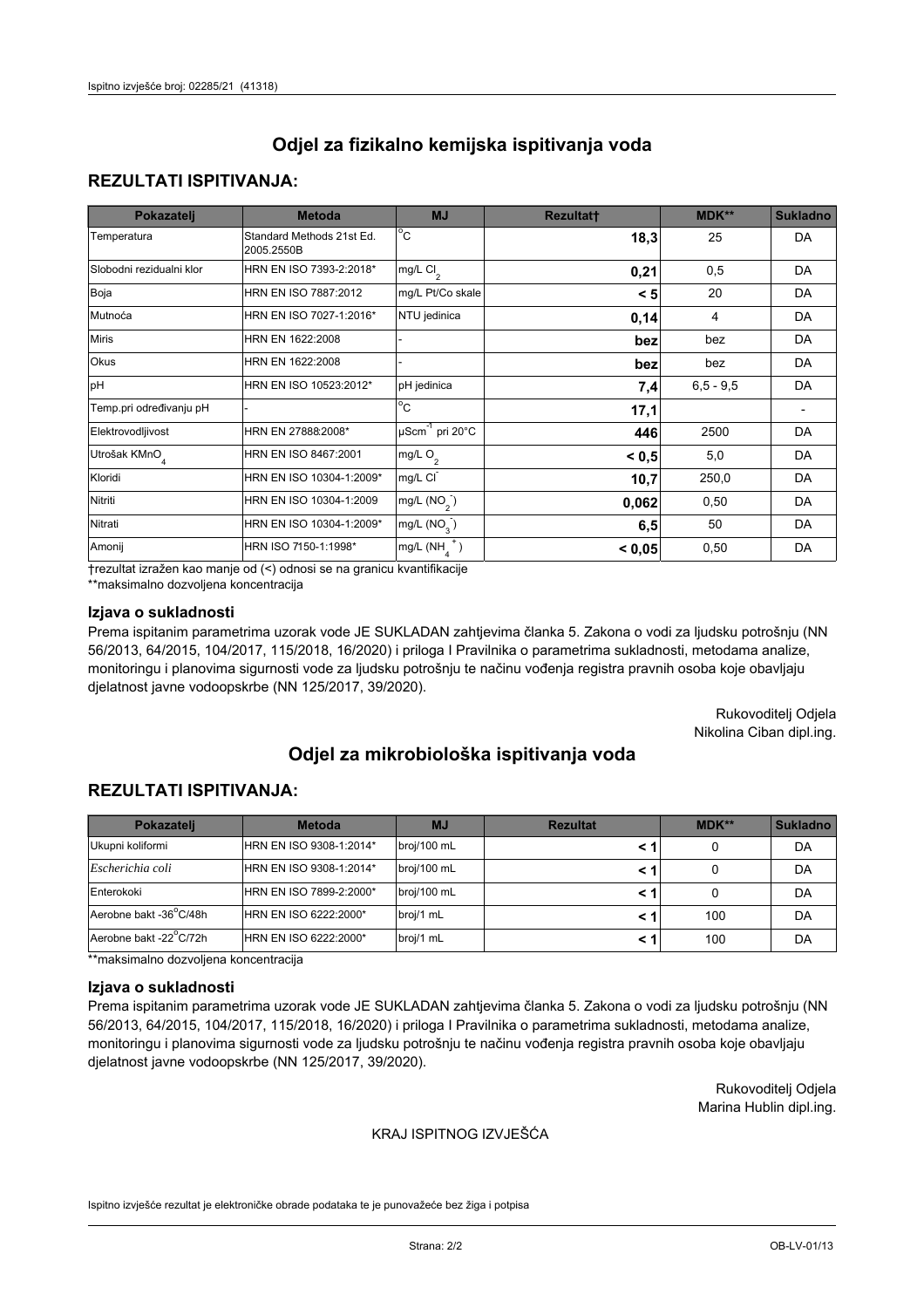



Rakitje, 25.10.2021.

# **ISPITNO IZVJEŠĆE**

#### ISPITNO IZVJEŠĆE BROJ: 02286/21 (41319)

| Naziy uzorka:<br>Vrsta uzorka:                                                  | VODA ZA LJUDSKU POTROŠNJU<br>Javna vodoopskrba - razvodni sustav                                                                                                                                                                                                      |                                                                                                              |                                                                   |                                      |  |  |
|---------------------------------------------------------------------------------|-----------------------------------------------------------------------------------------------------------------------------------------------------------------------------------------------------------------------------------------------------------------------|--------------------------------------------------------------------------------------------------------------|-------------------------------------------------------------------|--------------------------------------|--|--|
| HEO:<br>Uzorkovao:<br>Metoda<br>uzorkovanja:<br>Plan uzorkovanja: OB-LV-07/2021 | Ivanić Grad                                                                                                                                                                                                                                                           | Služba za zdravstvenu ekologiju / Marija Vrban dipl.san.ing.<br>HRN ISO 5667-5:2011*, HRN EN ISO 19458:2008* |                                                                   |                                      |  |  |
| Uzorak uzorkovan                                                                |                                                                                                                                                                                                                                                                       |                                                                                                              |                                                                   |                                      |  |  |
| Vrijeme uzimanja uzorka:<br>Analiza započeta:                                   |                                                                                                                                                                                                                                                                       | 21.10.2021.08:35<br>21.10.2021. 11:35                                                                        | Vrijeme dostave:<br>Analiza završena:                             | 21.10.2021.11:10<br>25.10.2021.09:44 |  |  |
| Naručitelj:                                                                     | OIB: 54189804734                                                                                                                                                                                                                                                      | KOLEDOVČINA ULICA 1, 10000 ZAGREB                                                                            | VODOOPSKRBA I ODVODNJA ZAGREBAČKE ŽUPANIJE D.O.O.- PJ IVANIĆ GRAD |                                      |  |  |
| Lokacija:                                                                       | Br. ugovora: 53-Z-UG-2021. od 03.03.2021.<br>NH KLOŠTAR IVANIĆ, CENTAR<br>Vodovodom upravlja: VODOOPSKRBA I ODVODNJA ZAGREBAČKE ŽUPANIJE D.O.O.- PJ IVANIĆ GRAD<br>KOLEDOVČINA ULICA 1, 10000 ZAGREB<br>OIB: 54189804734<br>Br. ugovora: 53-Z-UG-2021. od 03.03.2021. |                                                                                                              |                                                                   |                                      |  |  |
| Oblik zahtjeva:                                                                 | Zahtjev po ugovoru                                                                                                                                                                                                                                                    |                                                                                                              |                                                                   |                                      |  |  |

Opis uzorka: Uzorak za fizikalno kemijska ispitivanja uzorkovan u kemijski čistu staklenu ambalažu volumena 500 ml. Uzorak za mikrobiološka ispitivanja uzorkovan u sterilnu staklenu ambalažu volumena 500 ml s dodatkom natrijevog tiosulfata.

Sukladnost je izražena uz rezultate ispitivanja.

Zamjena rukovoditelja Službe Nikolina Ciban dipl.ing.

Napomena:

- 1) Rezultati ispitivanja odnose se isključivo na ispitani uzorak odnosno zaprimljeni ukoliko je uzorkovanje izvršio naručitelj.
- 2) Ispitna izvješća se ne smiju umnožavati bez odobrenja Zavoda.
- 3) Akreditirane metode označene su zvjezdicom (\*).

4) Pri donošenju odluke o sukladnosti mjernih razultata s propisanim graničnim vrijednostima za akreditirane metode primjenjuje se pravilo jednostavnog prihvaćanja pri čemu se mjerna nesigurnost ne uzima u obzir, ali je dostupna na zahtjev u ispitnom laboratoriju. 5) Zavod se odriče odgovornosti za informacije dobivene od naručitelja

Služba za zdravstvenu ekologiju ovlaštena je kao službeni laboratorij za obavljanje određenih analiza vode, hrane u okolišnih uzoraka u proizvodnji hrane prema rješenju Ministarstva poljoprivrede: KLASA.UP/I-322-01/21-01/05, URBROJ: 525-10/1304-21-4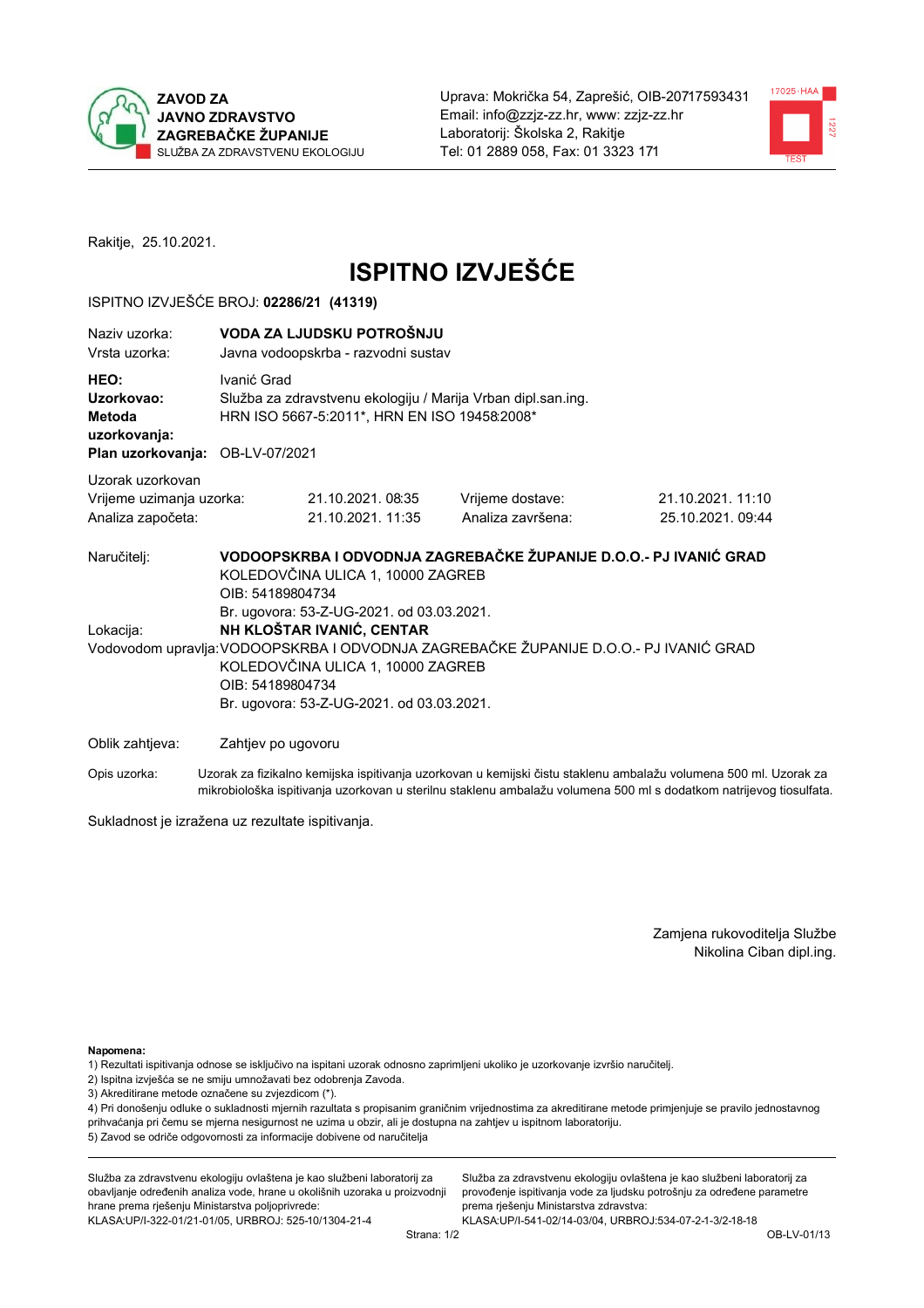### **REZULTATI ISPITIVANJA:**

| Pokazatelj                | <b>Metoda</b>                           | <b>MJ</b>                                | <b>Rezultatt</b> | <b>MDK**</b> | <b>Sukladno</b> |
|---------------------------|-----------------------------------------|------------------------------------------|------------------|--------------|-----------------|
| Temperatura               | Standard Methods 21st Ed.<br>2005.2550B | $\overline{C}$                           | 15,4             | 25           | DA              |
| Slobodni rezidualni klor  | HRN EN ISO 7393-2:2018*                 | $\overline{\text{mg/L}}$ Cl <sub>2</sub> | 0,25             | 0,5          | DA              |
| Boja                      | HRN EN ISO 7887:2012                    | mg/L Pt/Co skale                         | < 5              | 20           | DA              |
| Mutnoća                   | HRN EN ISO 7027-1:2016*                 | NTU jedinica                             | 0,29             | 4            | DA              |
| <b>Miris</b>              | HRN EN 1622:2008                        |                                          | bez              | bez          | DA              |
| Okus                      | HRN EN 1622:2008                        |                                          | bez              | bez          | DA              |
| pH                        | HRN EN ISO 10523:2012*                  | pH jedinica                              | 7,5              | $6.5 - 9.5$  | DA              |
| Temp.pri određivanju pH   |                                         | $\overline{c}$                           | 17,5             |              |                 |
| Elektrovodljivost         | HRN EN 27888:2008*                      | $\mu$ Scm <sup>-1</sup> pri 20°C         | 441              | 2500         | DA              |
| Utrošak KMnO <sub>4</sub> | HRN EN ISO 8467:2001                    | mg/L $O_2$                               | < 0, 5           | 5,0          | DA              |
| Kloridi                   | HRN EN ISO 10304-1:2009*                | mg/L CI                                  | 9,9              | 250,0        | DA              |
| Nitriti                   | HRN EN ISO 10304-1:2009                 | mg/L $(NO2)$                             | 0,063            | 0,50         | DA              |
| Nitrati                   | HRN EN ISO 10304-1:2009*                | mg/L $(NO3)$                             | 6,3              | 50           | DA              |
| Amonij                    | HRN ISO 7150-1:1998*                    | mg/L $(NH_{\lambda}^{\dagger})$          | < 0,05           | 0,50         | DA              |

trezultat izražen kao manje od (<) odnosi se na granicu kvantifikacije

\*\*maksimalno dozvoljena koncentracija

#### Izjava o sukladnosti

Prema ispitanim parametrima uzorak vode JE SUKLADAN zahtjevima članka 5. Zakona o vodi za ljudsku potrošnju (NN 56/2013, 64/2015, 104/2017, 115/2018, 16/2020) i priloga I Pravilnika o parametrima sukladnosti, metodama analize, monitoringu i planovima sigurnosti vode za ljudsku potrošnju te načinu vođenja registra pravnih osoba koje obavljaju djelatnost javne vodoopskrbe (NN 125/2017, 39/2020).

> Rukovoditelj Odjela Nikolina Ciban dipl.ing.

# Odjel za mikrobiološka ispitivanja voda

## **REZULTATI ISPITIVANJA:**

| Pokazatelj             | <b>Metoda</b>           | <b>MJ</b>   | <b>Rezultat</b> | MDK** | <b>Sukladno</b> |
|------------------------|-------------------------|-------------|-----------------|-------|-----------------|
| Ukupni koliformi       | HRN EN ISO 9308-1:2014* | broj/100 mL |                 |       | DA              |
| Escherichia coli       | HRN EN ISO 9308-1:2014* | broj/100 mL |                 |       | DA              |
| Enterokoki             | HRN EN ISO 7899-2:2000* | broj/100 mL |                 |       | DA              |
| Aerobne bakt -36°C/48h | HRN EN ISO 6222:2000*   | broj/1 mL   |                 | 100   | DA              |
| Aerobne bakt -22°C/72h | HRN EN ISO 6222:2000*   | broj/1 mL   |                 | 100   | DA              |

\*\*maksimalno dozvoljena koncentracija

#### Izjava o sukladnosti

Prema ispitanim parametrima uzorak vode JE SUKLADAN zahtjevima članka 5. Zakona o vodi za ljudsku potrošnju (NN 56/2013, 64/2015, 104/2017, 115/2018, 16/2020) i priloga I Pravilnika o parametrima sukladnosti, metodama analize, monitoringu i planovima sigurnosti vode za ljudsku potrošnju te načinu vođenja registra pravnih osoba koje obavljaju djelatnost javne vodoopskrbe (NN 125/2017, 39/2020).

> Rukovoditelj Odjela Marina Hublin dipl.ing.

#### KRAJ ISPITNOG IZVJEŠĆA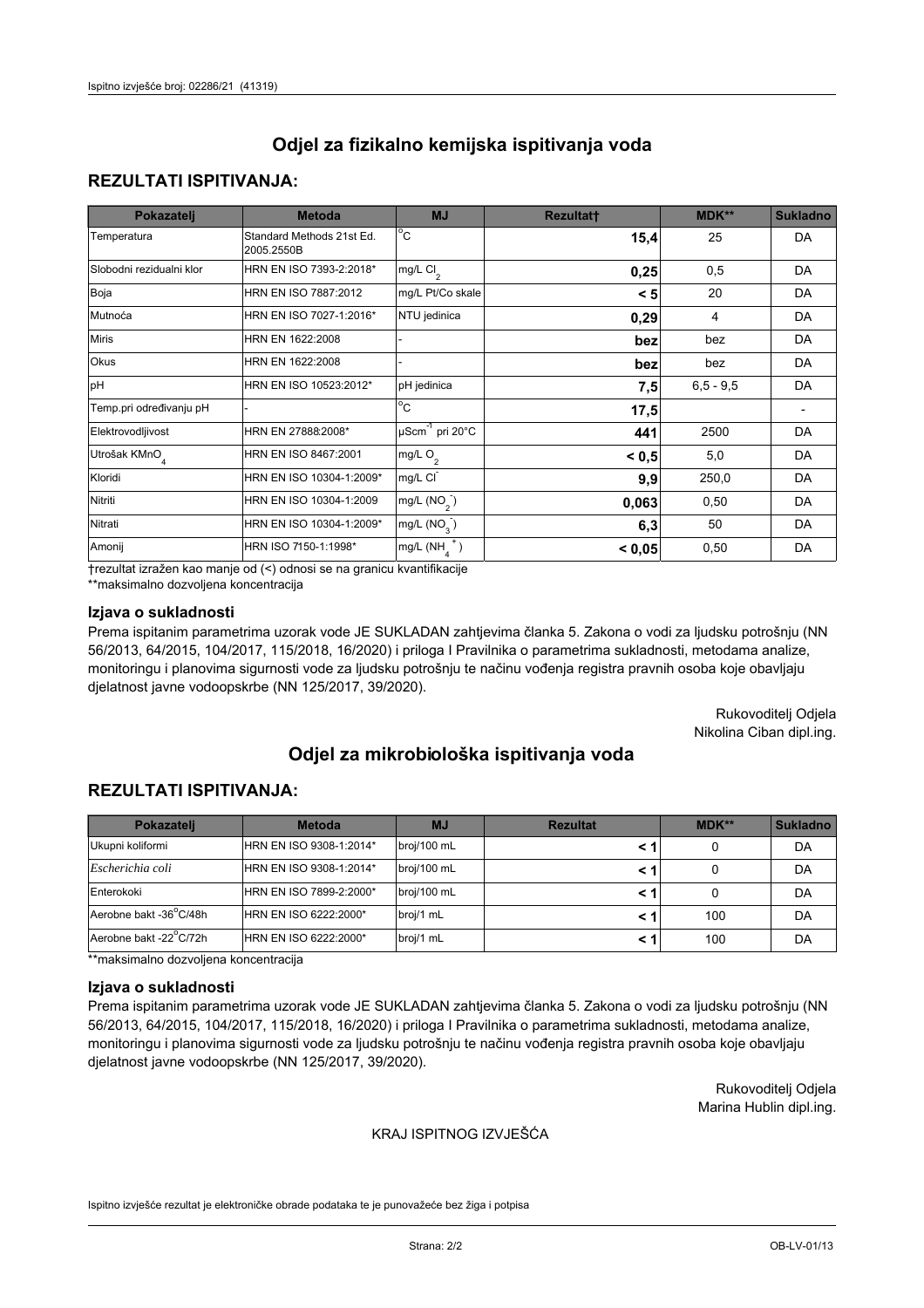



Rakitje, 25.10.2021.

# **ISPITNO IZVJEŠĆE**

#### ISPITNO IZVJEŠĆE BROJ: 02287/21 (41320)

| Naziv uzorka:<br>Vrsta uzorka:                                                  |                                                                                                                                                                                                                                                                                        | VODA ZA LJUDSKU POTROŠNJU<br>Javna vodoopskrba - razvodni sustav                                                            |                   |                                                                                                                  |  |  |  |
|---------------------------------------------------------------------------------|----------------------------------------------------------------------------------------------------------------------------------------------------------------------------------------------------------------------------------------------------------------------------------------|-----------------------------------------------------------------------------------------------------------------------------|-------------------|------------------------------------------------------------------------------------------------------------------|--|--|--|
| HEO:<br>Uzorkovao:<br>Metoda<br>uzorkovanja:<br>Plan uzorkovanja: OB-LV-07/2021 |                                                                                                                                                                                                                                                                                        | Ivanić Grad<br>Služba za zdravstvenu ekologiju / Marija Vrban dipl.san.ing.<br>HRN ISO 5667-5:2011*, HRN EN ISO 19458:2008* |                   |                                                                                                                  |  |  |  |
| Uzorak uzorkovan                                                                |                                                                                                                                                                                                                                                                                        |                                                                                                                             |                   |                                                                                                                  |  |  |  |
| Vrijeme uzimanja uzorka:                                                        |                                                                                                                                                                                                                                                                                        | 21.10.2021.08:55                                                                                                            | Vrijeme dostave:  | 21.10.2021.11:10                                                                                                 |  |  |  |
| Analiza započeta:                                                               |                                                                                                                                                                                                                                                                                        | 21.10.2021. 11:36                                                                                                           | Analiza završena: | 25.10.2021.09:45                                                                                                 |  |  |  |
| Naručitelj:<br>Lokacija:                                                        | VODOOPSKRBA I ODVODNJA ZAGREBAČKE ŽUPANIJE D.O.O.- PJ IVANIĆ GRAD<br>KOLEDOVČINA ULICA 1, 10000 ZAGREB<br>OIB: 54189804734<br>Br. ugovora: 53-Z-UG-2021. od 03.03.2021.<br>SOBOČANI REZERVOAR<br>Vodovodom upravlja: VODOOPSKRBA I ODVODNJA ZAGREBAČKE ŽUPANIJE D.O.O.- PJ IVANIĆ GRAD |                                                                                                                             |                   |                                                                                                                  |  |  |  |
|                                                                                 |                                                                                                                                                                                                                                                                                        | KOLEDOVČINA ULICA 1, 10000 ZAGREB<br>OIB: 54189804734<br>Br. ugovora: 53-Z-UG-2021. od 03.03.2021.                          |                   |                                                                                                                  |  |  |  |
| Oblik zahtjeva:                                                                 |                                                                                                                                                                                                                                                                                        | Zahtjev po ugovoru                                                                                                          |                   |                                                                                                                  |  |  |  |
| Opis uzorka:                                                                    |                                                                                                                                                                                                                                                                                        |                                                                                                                             |                   | Uzorak za fizikalno kemijska ispitivanja uzorkovan u kemijski čistu staklenu ambalažu volumena 500 ml. Uzorak za |  |  |  |

Sukladnost je izražena uz rezultate ispitivanja.

Zamjena rukovoditelja Službe Nikolina Ciban dipl.ing.

Napomena:

1) Rezultati ispitivanja odnose se isključivo na ispitani uzorak odnosno zaprimljeni ukoliko je uzorkovanje izvršio naručitelj.

- 2) Ispitna izvješća se ne smiju umnožavati bez odobrenja Zavoda.
- 3) Akreditirane metode označene su zvjezdicom (\*).

4) Pri donošenju odluke o sukladnosti mjernih razultata s propisanim graničnim vrijednostima za akreditirane metode primjenjuje se pravilo jednostavnog prihvaćanja pri čemu se mjerna nesigurnost ne uzima u obzir, ali je dostupna na zahtjev u ispitnom laboratoriju. 5) Zavod se odriče odgovornosti za informacije dobivene od naručitelja

Služba za zdravstvenu ekologiju ovlaštena je kao službeni laboratorij za obavljanje određenih analiza vode, hrane u okolišnih uzoraka u proizvodnji hrane prema rješenju Ministarstva poljoprivrede: KLASA: UP/I-322-01/21-01/05, URBROJ: 525-10/1304-21-4

Služba za zdravstvenu ekologiju ovlaštena je kao službeni laboratorij za provođenje ispitivanja vode za ljudsku potrošnju za određene parametre prema rješenju Ministarstva zdravstva: KLASA:UP/I-541-02/14-03/04, URBROJ:534-07-2-1-3/2-18-18

mikrobiološka ispitivanja uzorkovan u sterilnu staklenu ambalažu volumena 500 ml s dodatkom natrijevog tiosulfata.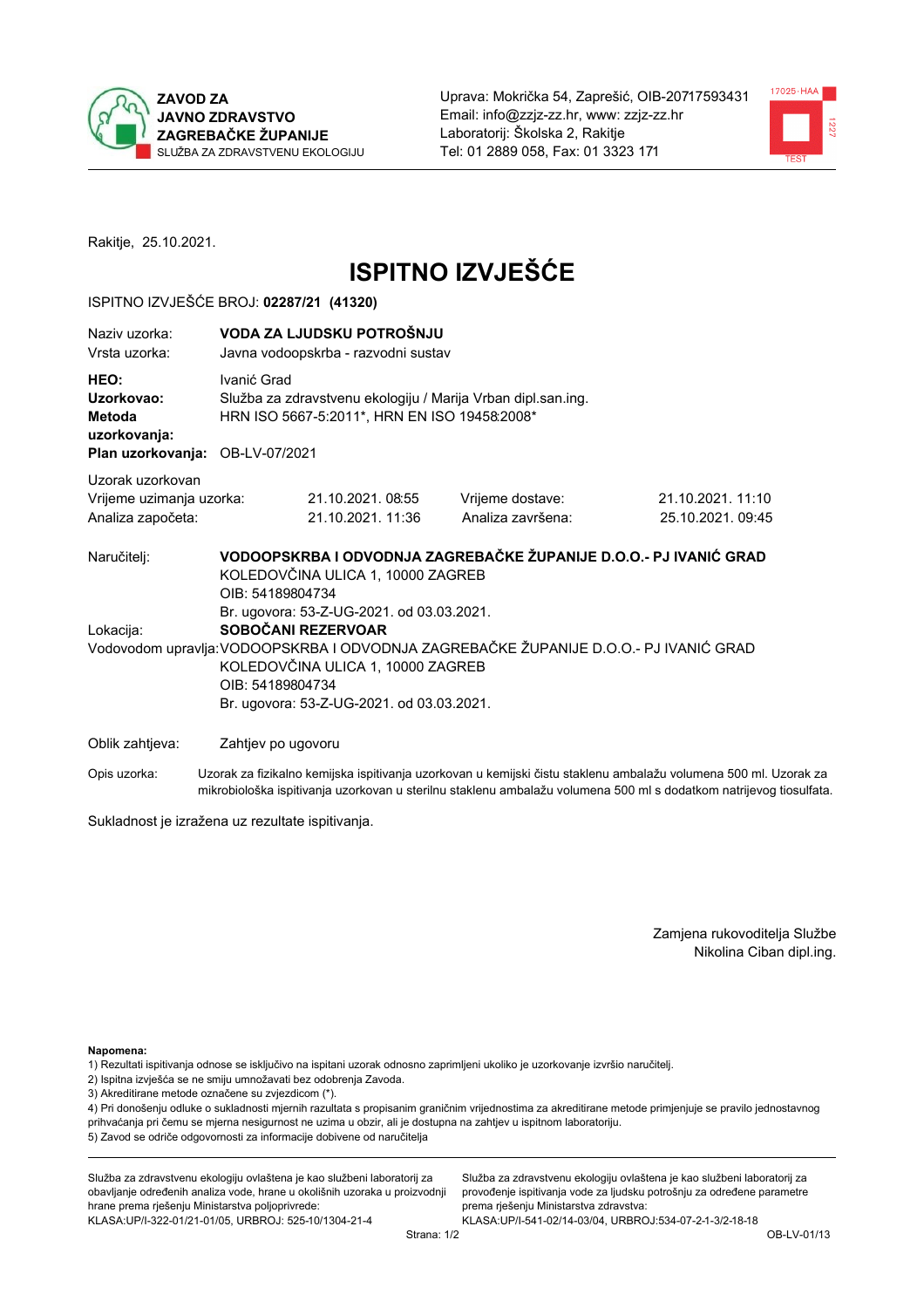## **REZULTATI ISPITIVANJA:**

| Pokazatelj                | <b>Metoda</b>                           | <b>MJ</b>                        | <b>Rezultatt</b> | <b>MDK**</b> | <b>Sukladno</b> |
|---------------------------|-----------------------------------------|----------------------------------|------------------|--------------|-----------------|
| Temperatura               | Standard Methods 21st Ed.<br>2005.2550B | $^{\circ}$ C                     | 15,5             | 25           | DA              |
| Slobodni rezidualni klor  | HRN EN ISO 7393-2:2018*                 | mg/L $Cl2$                       | 0,25             | 0,5          | DA              |
| Boja                      | HRN EN ISO 7887:2012                    | mg/L Pt/Co skale                 | < 5              | 20           | DA              |
| Mutnoća                   | HRN EN ISO 7027-1:2016*                 | NTU jedinica                     | 0,11             | 4            | DA              |
| <b>Miris</b>              | HRN EN 1622:2008                        |                                  | bez              | bez          | DA              |
| Okus                      | HRN EN 1622:2008                        |                                  | bez              | bez          | DA              |
| pH                        | HRN EN ISO 10523:2012*                  | pH jedinica                      | 7,5              | $6.5 - 9.5$  | DA              |
| Temp.pri određivanju pH   |                                         | $\overline{c}$                   | 17,6             |              |                 |
| Elektrovodljivost         | HRN EN 27888:2008*                      | $\mu$ Scm <sup>-1</sup> pri 20°C | 440              | 2500         | DA              |
| Utrošak KMnO <sub>4</sub> | HRN EN ISO 8467:2001                    | mg/L O <sub>2</sub>              | < 0.5            | 5,0          | DA              |
| Kloridi                   | HRN EN ISO 10304-1:2009*                | mg/L CI                          | 10,2             | 250,0        | DA              |
| Nitriti                   | HRN EN ISO 10304-1:2009                 | mg/L (NO <sub>2</sub> )          | 0,063            | 0,50         | DA              |
| Nitrati                   | HRN EN ISO 10304-1:2009*                | mg/L $(NO_{3})$                  | 6,3              | 50           | DA              |
| Amonij                    | HRN ISO 7150-1:1998*                    | mg/L $(NH_A^+)$                  | < 0,05           | 0,50         | DA              |

trezultat izražen kao manje od (<) odnosi se na granicu kvantifikacije

\*\*maksimalno dozvoljena koncentracija

#### Izjava o sukladnosti

Prema ispitanim parametrima uzorak vode JE SUKLADAN zahtjevima članka 5. Zakona o vodi za ljudsku potrošnju (NN 56/2013, 64/2015, 104/2017, 115/2018, 16/2020) i priloga I Pravilnika o parametrima sukladnosti, metodama analize, monitoringu i planovima sigurnosti vode za ljudsku potrošnju te načinu vođenja registra pravnih osoba koje obavljaju djelatnost javne vodoopskrbe (NN 125/2017, 39/2020).

> Rukovoditelj Odjela Nikolina Ciban dipl.ing.

# Odjel za mikrobiološka ispitivanja voda

## **REZULTATI ISPITIVANJA:**

| Pokazatelj             | <b>Metoda</b>           | <b>MJ</b>   | <b>Rezultat</b> | MDK** | <b>Sukladno</b> |
|------------------------|-------------------------|-------------|-----------------|-------|-----------------|
| Ukupni koliformi       | HRN EN ISO 9308-1:2014* | broj/100 mL |                 |       | DA              |
| Escherichia coli       | HRN EN ISO 9308-1:2014* | broj/100 mL |                 |       | DA              |
| Enterokoki             | HRN EN ISO 7899-2:2000* | broj/100 mL |                 |       | DA              |
| Aerobne bakt -36°C/48h | HRN EN ISO 6222:2000*   | broj/1 mL   |                 | 100   | DA              |
| Aerobne bakt -22°C/72h | HRN EN ISO 6222:2000*   | broj/1 mL   |                 | 100   | DA              |

\*\*maksimalno dozvoljena koncentracija

#### Izjava o sukladnosti

Prema ispitanim parametrima uzorak vode JE SUKLADAN zahtjevima članka 5. Zakona o vodi za ljudsku potrošnju (NN 56/2013, 64/2015, 104/2017, 115/2018, 16/2020) i priloga I Pravilnika o parametrima sukladnosti, metodama analize, monitoringu i planovima sigurnosti vode za ljudsku potrošnju te načinu vođenja registra pravnih osoba koje obavljaju djelatnost javne vodoopskrbe (NN 125/2017, 39/2020).

> Rukovoditelj Odjela Marina Hublin dipl.ing.

#### KRAJ ISPITNOG IZVJEŠĆA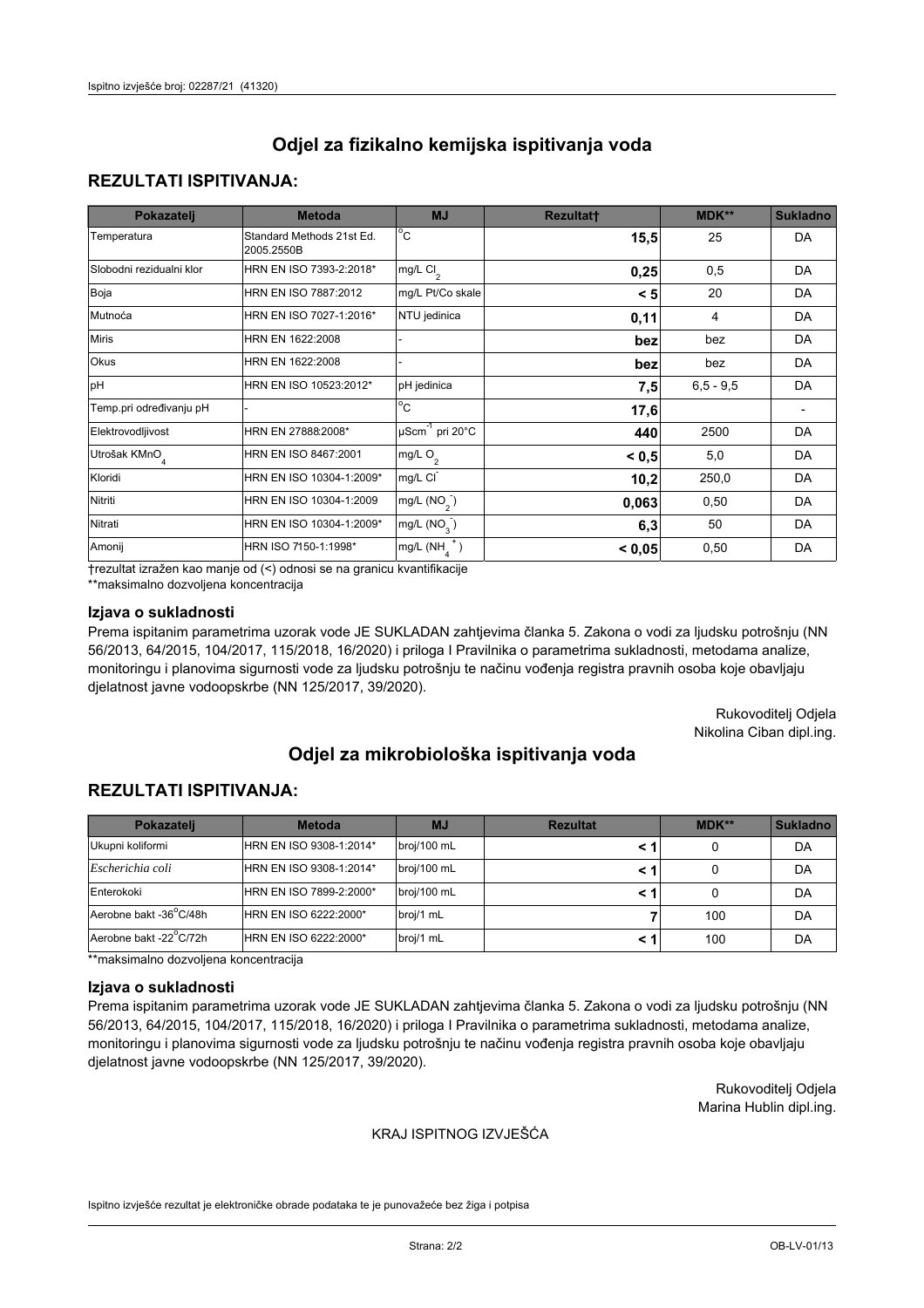



Rakitje, 25.10.2021.

# **ISPITNO IZVJEŠĆE**

#### ISPITNO IZVJEŠĆE BROJ: 02288/21 (41321)

| Naziy uzorka:<br>Vrsta uzorka:                                                  |                                                                                                                                                                                                                                             | VODA ZA LJUDSKU POTROŠNJU<br>Javna vodoopskrba - razvodni sustav                                             |                                                                   |                                      |  |  |
|---------------------------------------------------------------------------------|---------------------------------------------------------------------------------------------------------------------------------------------------------------------------------------------------------------------------------------------|--------------------------------------------------------------------------------------------------------------|-------------------------------------------------------------------|--------------------------------------|--|--|
| HEO:<br>Uzorkovao:<br>Metoda<br>uzorkovanja:<br>Plan uzorkovanja: OB-LV-07/2021 | Ivanić Grad                                                                                                                                                                                                                                 | Služba za zdravstvenu ekologiju / Marija Vrban dipl.san.ing.<br>HRN ISO 5667-5:2011*, HRN EN ISO 19458:2008* |                                                                   |                                      |  |  |
| Uzorak uzorkovan<br>Vrijeme uzimanja uzorka:<br>Analiza započeta:               |                                                                                                                                                                                                                                             | 21.10.2021.09:10<br>21.10.2021.11:36                                                                         | Vrijeme dostave:<br>Analiza završena:                             | 21.10.2021.11:10<br>25.10.2021.09:47 |  |  |
| Naručitelj:                                                                     | OIB: 54189804734                                                                                                                                                                                                                            | KOLEDOVČINA ULICA 1, 10000 ZAGREB<br>Br. ugovora: 53-Z-UG-2021. od 03.03.2021.                               | VODOOPSKRBA I ODVODNJA ZAGREBAČKE ŽUPANIJE D.O.O.- PJ IVANIĆ GRAD |                                      |  |  |
|                                                                                 | NH KOD ŠKOLE, IVANIČKO GRABERJE<br>Lokacija:<br>Vodovodom upravlja: VODOOPSKRBA I ODVODNJA ZAGREBAČKE ŽUPANIJE D.O.O.- PJ IVANIĆ GRAD<br>KOLEDOVČINA ULICA 1, 10000 ZAGREB<br>OIB: 54189804734<br>Br. ugovora: 53-Z-UG-2021. od 03.03.2021. |                                                                                                              |                                                                   |                                      |  |  |
| Oblik zahtjeva:                                                                 | Zahtjev po ugovoru                                                                                                                                                                                                                          |                                                                                                              |                                                                   |                                      |  |  |

Opis uzorka: Uzorak za fizikalno kemijska ispitivanja uzorkovan u kemijski čistu staklenu ambalažu volumena 500 ml. Uzorak za mikrobiološka ispitivanja uzorkovan u sterilnu staklenu ambalažu volumena 500 ml s dodatkom natrijevog tiosulfata.

Sukladnost je izražena uz rezultate ispitivanja.

Zamjena rukovoditelja Službe Nikolina Ciban dipl.ing.

Napomena:

1) Rezultati ispitivanja odnose se isključivo na ispitani uzorak odnosno zaprimljeni ukoliko je uzorkovanje izvršio naručitelj.

- 2) Ispitna izvješća se ne smiju umnožavati bez odobrenja Zavoda.
- 3) Akreditirane metode označene su zvjezdicom (\*).

4) Pri donošenju odluke o sukladnosti mjernih razultata s propisanim graničnim vrijednostima za akreditirane metode primjenjuje se pravilo jednostavnog prihvaćanja pri čemu se mjerna nesigurnost ne uzima u obzir, ali je dostupna na zahtjev u ispitnom laboratoriju. 5) Zavod se odriče odgovornosti za informacije dobivene od naručitelja

Služba za zdravstvenu ekologiju ovlaštena je kao službeni laboratorij za obavljanje određenih analiza vode, hrane u okolišnih uzoraka u proizvodnji hrane prema rješenju Ministarstva poljoprivrede: KLASA: UP/I-322-01/21-01/05, URBROJ: 525-10/1304-21-4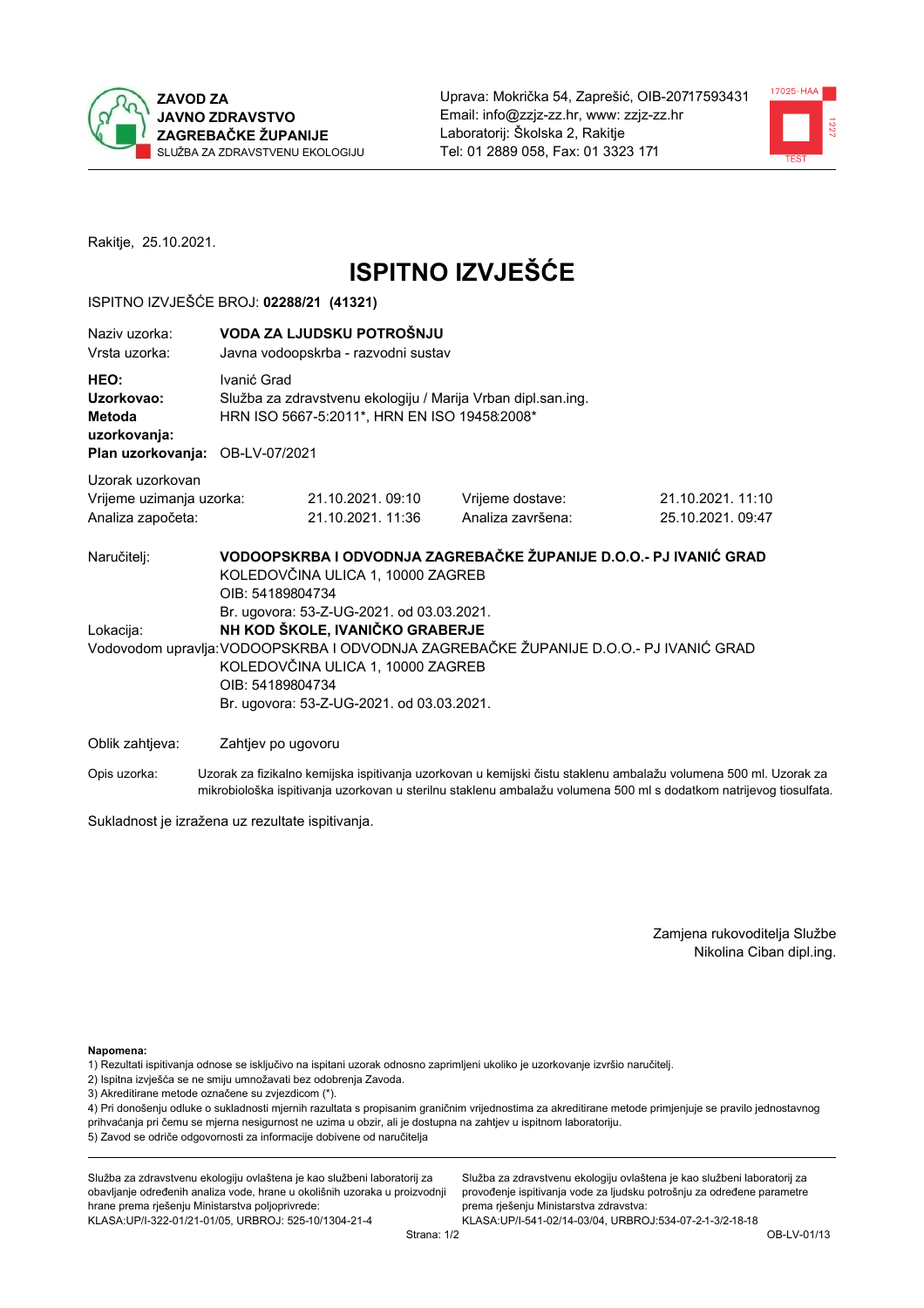### **REZULTATI ISPITIVANJA:**

| Pokazatelj                | <b>Metoda</b>                           | <b>MJ</b>                        | <b>Rezultatt</b> | <b>MDK**</b> | <b>Sukladno</b> |
|---------------------------|-----------------------------------------|----------------------------------|------------------|--------------|-----------------|
| Temperatura               | Standard Methods 21st Ed.<br>2005.2550B | $^{\circ}$ C                     | 16,6             | 25           | DA              |
| Slobodni rezidualni klor  | HRN EN ISO 7393-2:2018*                 | mg/L $Cl2$                       | 0,24             | 0,5          | DA              |
| Boja                      | HRN EN ISO 7887:2012                    | mg/L Pt/Co skale                 | < 5              | 20           | DA              |
| Mutnoća                   | HRN EN ISO 7027-1:2016*                 | NTU jedinica                     | 0,14             | 4            | DA              |
| <b>Miris</b>              | HRN EN 1622:2008                        |                                  | bez              | bez          | DA              |
| Okus                      | HRN EN 1622:2008                        |                                  | bez              | bez          | DA              |
| pH                        | HRN EN ISO 10523:2012*                  | pH jedinica                      | 7,4              | $6.5 - 9.5$  | DA              |
| Temp.pri određivanju pH   |                                         | $\overline{c}$                   | 17,7             |              |                 |
| Elektrovodljivost         | HRN EN 27888:2008*                      | $\mu$ Scm <sup>-1</sup> pri 20°C | 452              | 2500         | DA              |
| Utrošak KMnO <sub>4</sub> | HRN EN ISO 8467:2001                    | mg/L O <sub>2</sub>              | < 0.5            | 5,0          | DA              |
| Kloridi                   | HRN EN ISO 10304-1:2009*                | mg/L CI                          | 10,9             | 250,0        | DA              |
| Nitriti                   | HRN EN ISO 10304-1:2009                 | mg/L $(NO2)$                     | 0,063            | 0,50         | DA              |
| Nitrati                   | HRN EN ISO 10304-1:2009*                | mg/L $(NO_{3})$                  | 6,6              | 50           | DA              |
| Amonij                    | HRN ISO 7150-1:1998*                    | mg/L $(NH_A^+)$                  | < 0,05           | 0,50         | DA              |

trezultat izražen kao manje od (<) odnosi se na granicu kvantifikacije

\*\*maksimalno dozvoljena koncentracija

#### Izjava o sukladnosti

Prema ispitanim parametrima uzorak vode JE SUKLADAN zahtjevima članka 5. Zakona o vodi za ljudsku potrošnju (NN 56/2013, 64/2015, 104/2017, 115/2018, 16/2020) i priloga I Pravilnika o parametrima sukladnosti, metodama analize, monitoringu i planovima sigurnosti vode za ljudsku potrošnju te načinu vođenja registra pravnih osoba koje obavljaju djelatnost javne vodoopskrbe (NN 125/2017, 39/2020).

> Rukovoditelj Odjela Nikolina Ciban dipl.ing.

# Odjel za mikrobiološka ispitivanja voda

## **REZULTATI ISPITIVANJA:**

| Pokazateli             | <b>Metoda</b>           | <b>MJ</b>   | <b>Rezultat</b> | MDK** | <b>Sukladno</b> |
|------------------------|-------------------------|-------------|-----------------|-------|-----------------|
| Ukupni koliformi       | HRN EN ISO 9308-1:2014* | broj/100 mL |                 |       | DA              |
| Escherichia coli       | HRN EN ISO 9308-1:2014* | broj/100 mL |                 |       | DA              |
| Enterokoki             | HRN EN ISO 7899-2:2000* | broj/100 mL |                 |       | DA              |
| Aerobne bakt -36°C/48h | HRN EN ISO 6222:2000*   | broj/1 mL   |                 | 100   | DA              |
| Aerobne bakt -22°C/72h | HRN EN ISO 6222:2000*   | broj/1 mL   |                 | 100   | DA              |

\*\*maksimalno dozvoljena koncentracija

#### Izjava o sukladnosti

Prema ispitanim parametrima uzorak vode JE SUKLADAN zahtjevima članka 5. Zakona o vodi za ljudsku potrošnju (NN 56/2013, 64/2015, 104/2017, 115/2018, 16/2020) i priloga I Pravilnika o parametrima sukladnosti, metodama analize, monitoringu i planovima sigurnosti vode za ljudsku potrošnju te načinu vođenja registra pravnih osoba koje obavljaju djelatnost javne vodoopskrbe (NN 125/2017, 39/2020).

> Rukovoditelj Odjela Marina Hublin dipl.ing.

#### KRAJ ISPITNOG IZVJEŠĆA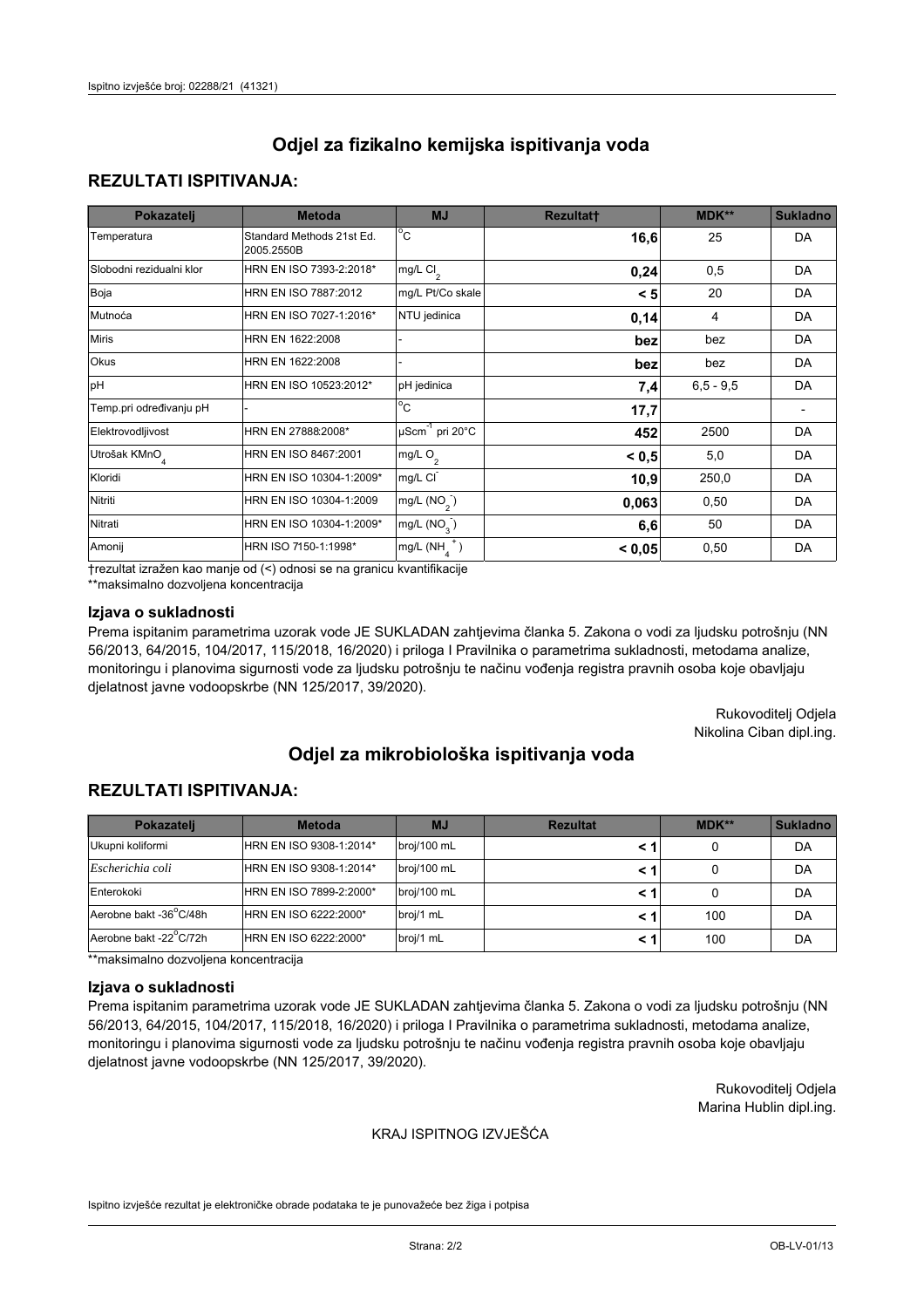



Rakitje, 25.10.2021.

# **ISPITNO IZVJEŠĆE**

#### ISPITNO IZVJEŠĆE BROJ: 02289/21 (41322)

| Naziv uzorka:<br>Vrsta uzorka:                                                  |                    | VODA ZA LJUDSKU POTROŠNJU<br>Javna vodoopskrba - razvodni sustav                                                                               |                                                                   |                                                                                                                  |  |  |  |
|---------------------------------------------------------------------------------|--------------------|------------------------------------------------------------------------------------------------------------------------------------------------|-------------------------------------------------------------------|------------------------------------------------------------------------------------------------------------------|--|--|--|
| HEO:<br>Uzorkovao:<br>Metoda<br>uzorkovanja:<br>Plan uzorkovanja: OB-LV-07/2021 |                    | Ivanić Grad<br>Služba za zdravstvenu ekologiju / Marija Vrban dipl.san.ing.<br>HRN ISO 5667-5:2011*, HRN EN ISO 19458:2008*                    |                                                                   |                                                                                                                  |  |  |  |
| Uzorak uzorkovan                                                                |                    |                                                                                                                                                |                                                                   |                                                                                                                  |  |  |  |
| Vrijeme uzimanja uzorka:                                                        |                    | 21.10.2021.09:25                                                                                                                               | Vrijeme dostave:                                                  | 21.10.2021.11:10                                                                                                 |  |  |  |
| Analiza započeta:                                                               |                    | 21.10.2021. 11:36                                                                                                                              | Analiza završena:                                                 | 25.10.2021.09:48                                                                                                 |  |  |  |
| Naručitelj:                                                                     | OIB: 54189804734   | KOLEDOVČINA ULICA 1, 10000 ZAGREB<br>Br. ugovora: 53-Z-UG-2021. od 03.03.2021.                                                                 | VODOOPSKRBA I ODVODNJA ZAGREBAČKE ŽUPANIJE D.O.O.- PJ IVANIĆ GRAD |                                                                                                                  |  |  |  |
| Lokacija:                                                                       |                    | NH KOD ŠKOLE, KRIŽ                                                                                                                             |                                                                   |                                                                                                                  |  |  |  |
|                                                                                 |                    | Vodovodom upravlja: VODOOPSKRBA I ODVODNJA ZAGREBAČKE ŽUPANIJE D.O.O.- PJ IVANIĆ GRAD<br>KOLEDOVČINA ULICA 1, 10000 ZAGREB<br>OIB: 54189804734 |                                                                   |                                                                                                                  |  |  |  |
|                                                                                 |                    | Br. ugovora: 53-Z-UG-2021. od 03.03.2021.                                                                                                      |                                                                   |                                                                                                                  |  |  |  |
| Oblik zahtjeva:                                                                 | Zahtjev po ugovoru |                                                                                                                                                |                                                                   |                                                                                                                  |  |  |  |
| Opis uzorka:                                                                    |                    |                                                                                                                                                |                                                                   | Uzorak za fizikalno kemijska ispitivanja uzorkovan u kemijski čistu staklenu ambalažu volumena 500 ml. Uzorak za |  |  |  |

mikrobiološka ispitivanja uzorkovan u sterilnu staklenu ambalažu volumena 500 ml s dodatkom natrijevog tiosulfata.

Sukladnost je izražena uz rezultate ispitivanja.

Zamjena rukovoditelja Službe Nikolina Ciban dipl.ing.

Napomena:

1) Rezultati ispitivanja odnose se isključivo na ispitani uzorak odnosno zaprimljeni ukoliko je uzorkovanje izvršio naručitelj.

- 2) Ispitna izvješća se ne smiju umnožavati bez odobrenja Zavoda.
- 3) Akreditirane metode označene su zvjezdicom (\*).

4) Pri donošenju odluke o sukladnosti mjernih razultata s propisanim graničnim vrijednostima za akreditirane metode primjenjuje se pravilo jednostavnog prihvaćanja pri čemu se mjerna nesigurnost ne uzima u obzir, ali je dostupna na zahtjev u ispitnom laboratoriju. 5) Zavod se odriče odgovornosti za informacije dobivene od naručitelja

Služba za zdravstvenu ekologiju ovlaštena je kao službeni laboratorij za obavljanje određenih analiza vode, hrane u okolišnih uzoraka u proizvodnji hrane prema rješenju Ministarstva poljoprivrede: KLASA: UP/I-322-01/21-01/05, URBROJ: 525-10/1304-21-4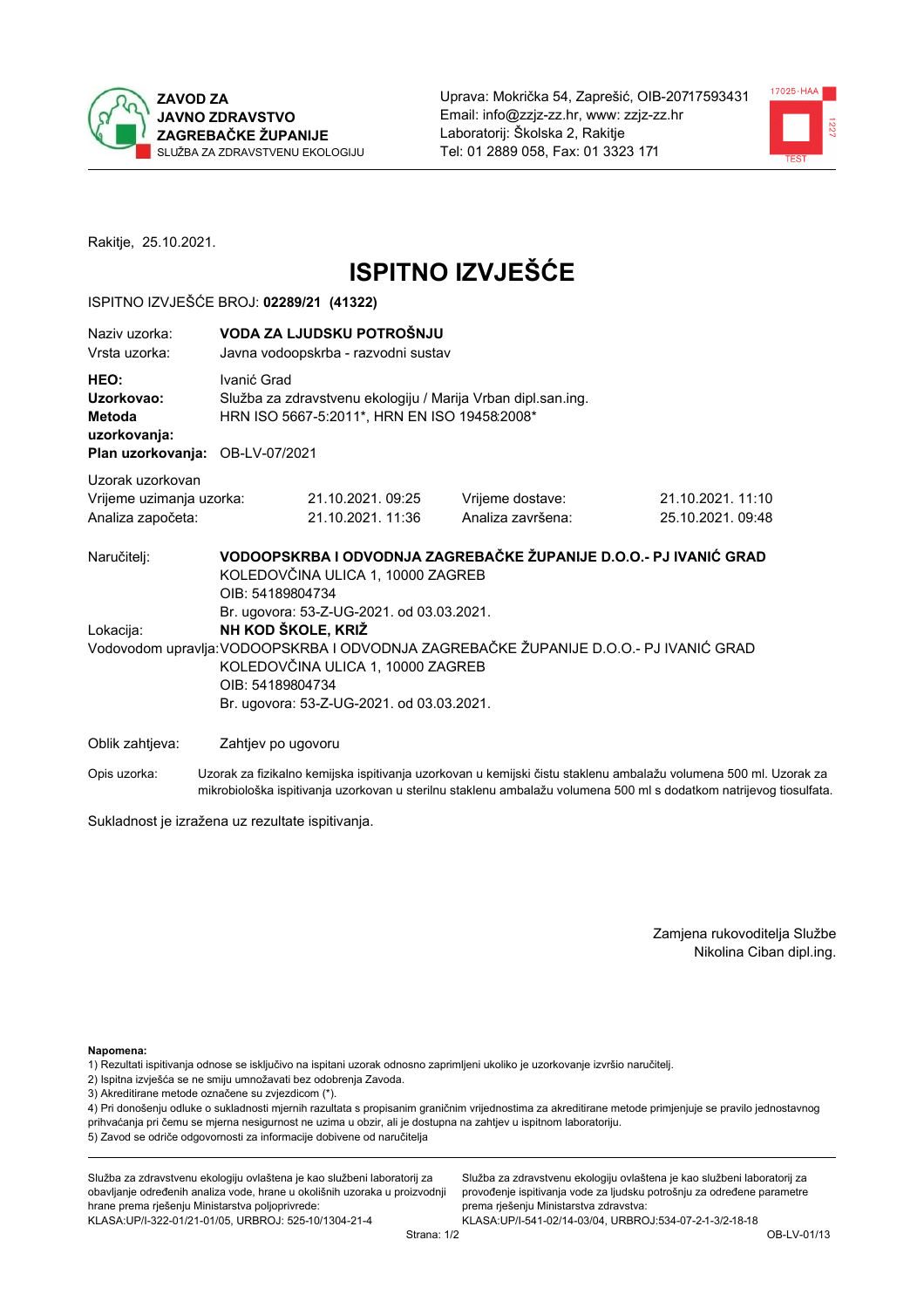## **REZULTATI ISPITIVANJA:**

| Pokazatelj                | <b>Metoda</b>                           | <b>MJ</b>                   | <b>Rezultatt</b> | MDK**       | <b>Sukladno</b> |
|---------------------------|-----------------------------------------|-----------------------------|------------------|-------------|-----------------|
| Temperatura               | Standard Methods 21st Ed.<br>2005.2550B | $^{\circ}$ C                | 15,4             | 25          | DA              |
| Slobodni rezidualni klor  | HRN EN ISO 7393-2:2018*                 | $mg/L$ Cl <sub>2</sub>      | 0,15             | 0,5         | DA              |
| Boja                      | HRN EN ISO 7887:2012                    | mg/L Pt/Co skale            | < 5              | 20          | DA              |
| Mutnoća                   | HRN EN ISO 7027-1:2016*                 | NTU jedinica                | 0,20             | 4           | DA              |
| <b>Miris</b>              | HRN EN 1622:2008                        |                             | bez              | bez         | DA              |
| Okus                      | HRN EN 1622:2008                        |                             | bez              | bez         | DA              |
| pH                        | HRN EN ISO 10523:2012*                  | pH jedinica                 | 7,5              | $6,5 - 9,5$ | DA              |
| Temp.pri određivanju pH   |                                         | $\overline{c}$              | 17,8             |             |                 |
| Elektrovodljivost         | HRN EN 27888:2008*                      | µScm <sup>-1</sup> pri 20°C | 442              | 2500        | DA              |
| Utrošak KMnO <sub>4</sub> | HRN EN ISO 8467:2001                    | mg/L O <sub>2</sub>         | < 0.5            | 5,0         | DA              |
| Kloridi                   | HRN EN ISO 10304-1:2009*                | mg/L CI                     | 9,9              | 250,0       | DA              |
| Nitriti                   | HRN EN ISO 10304-1:2009                 | mg/L $(NO2)$                | 0,062            | 0,50        | DA              |
| Nitrati                   | HRN EN ISO 10304-1:2009*                | mg/L (NO <sub>3</sub> )     | 6,4              | 50          | DA              |
| Amonij                    | HRN ISO 7150-1:1998*                    | $mg/L(NH_A^+)$              | < 0,05           | 0,50        | DA              |

trezultat izražen kao manje od (<) odnosi se na granicu kvantifikacije

\*\*maksimalno dozvoljena koncentracija

#### Izjava o sukladnosti

Prema ispitanim parametrima uzorak vode JE SUKLADAN zahtjevima članka 5. Zakona o vodi za ljudsku potrošnju (NN 56/2013, 64/2015, 104/2017, 115/2018, 16/2020) i priloga I Pravilnika o parametrima sukladnosti, metodama analize, monitoringu i planovima sigurnosti vode za ljudsku potrošnju te načinu vođenja registra pravnih osoba koje obavljaju djelatnost javne vodoopskrbe (NN 125/2017, 39/2020).

> Rukovoditelj Odjela Nikolina Ciban dipl.ing.

# Odjel za mikrobiološka ispitivanja voda

## **REZULTATI ISPITIVANJA:**

| Pokazatelj             | <b>Metoda</b>           | <b>MJ</b>   | <b>Rezultat</b> | MDK** | <b>Sukladno</b> |
|------------------------|-------------------------|-------------|-----------------|-------|-----------------|
| Ukupni koliformi       | HRN EN ISO 9308-1:2014* | broj/100 mL |                 |       | DA              |
| Escherichia coli       | HRN EN ISO 9308-1:2014* | broj/100 mL |                 |       | DA              |
| Enterokoki             | HRN EN ISO 7899-2:2000* | broj/100 mL |                 |       | DA              |
| Aerobne bakt -36°C/48h | HRN EN ISO 6222:2000*   | broj/1 mL   |                 | 100   | DA              |
| Aerobne bakt -22°C/72h | HRN EN ISO 6222:2000*   | broj/1 mL   |                 | 100   | DA              |

\*\*maksimalno dozvoljena koncentracija

#### Izjava o sukladnosti

Prema ispitanim parametrima uzorak vode JE SUKLADAN zahtjevima članka 5. Zakona o vodi za ljudsku potrošnju (NN 56/2013, 64/2015, 104/2017, 115/2018, 16/2020) i priloga I Pravilnika o parametrima sukladnosti, metodama analize, monitoringu i planovima sigurnosti vode za ljudsku potrošnju te načinu vođenja registra pravnih osoba koje obavljaju djelatnost javne vodoopskrbe (NN 125/2017, 39/2020).

> Rukovoditelj Odjela Marina Hublin dipl.ing.

#### KRAJ ISPITNOG IZVJEŠĆA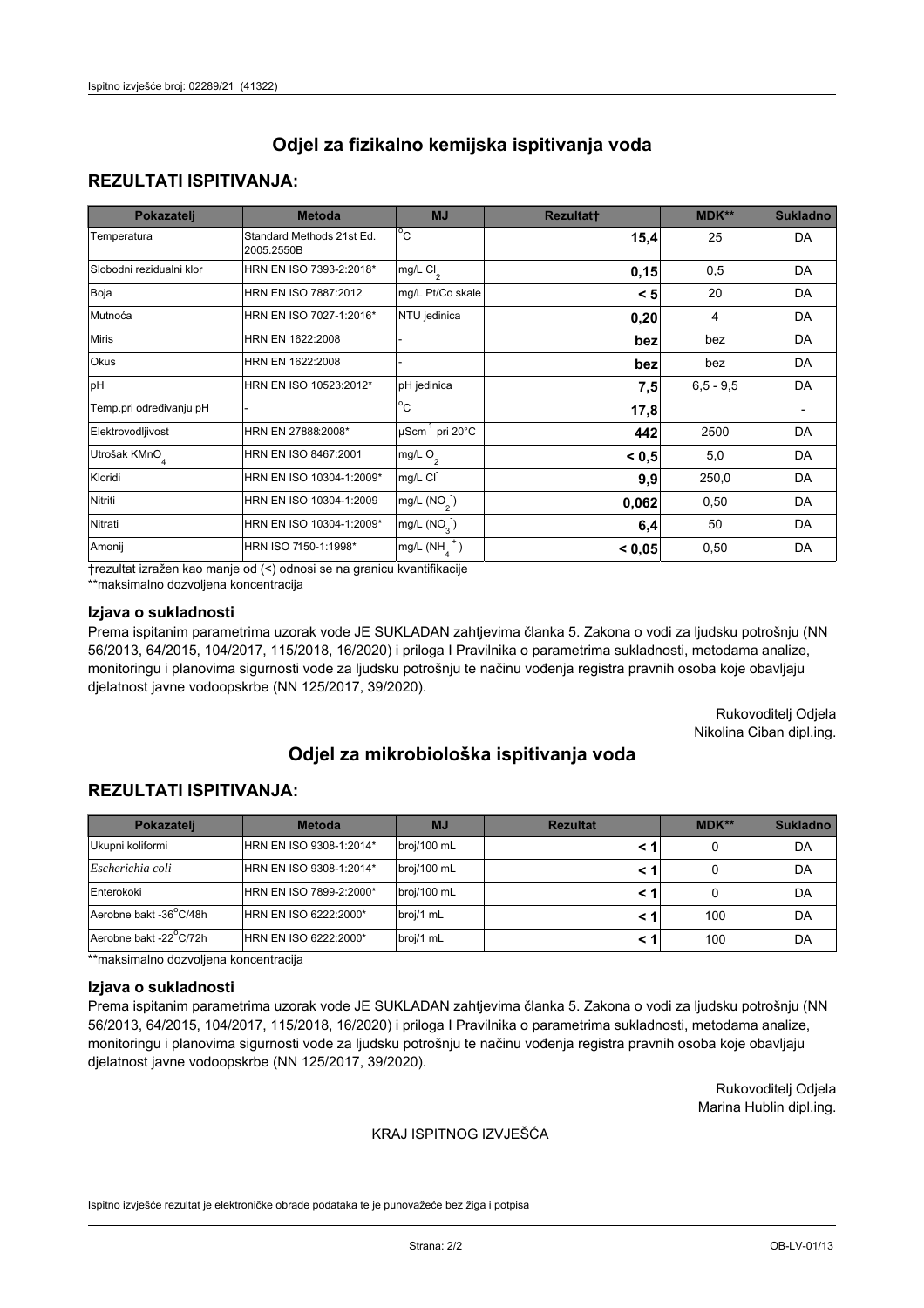



Rakitje, 25.10.2021.

# **ISPITNO IZVJEŠĆE**

#### ISPITNO IZVJEŠĆE BROJ: 02290/21 (41323)

| Naziv uzorka:<br>Vrsta uzorka:                                                  |                                         | VODA ZA LJUDSKU POTROŠNJU<br>Javna vodoopskrba - razvodni sustav                                               |                                                                                       |                                      |  |  |
|---------------------------------------------------------------------------------|-----------------------------------------|----------------------------------------------------------------------------------------------------------------|---------------------------------------------------------------------------------------|--------------------------------------|--|--|
| HEO:<br>Uzorkovao:<br>Metoda<br>uzorkovanja:<br>Plan uzorkovanja: OB-LV-07/2021 | Ivanić Grad                             | Služba za zdravstvenu ekologiju / Marija Vrban dipl.san.ing.<br>HRN ISO 5667-5:2011*, HRN EN ISO 19458:2008*   |                                                                                       |                                      |  |  |
| Uzorak uzorkovan<br>Vrijeme uzimanja uzorka:<br>Analiza započeta:               |                                         | 21.10.2021. 09:50<br>21.10.2021. 11:36                                                                         | Vrijeme dostave:<br>Analiza završena:                                                 | 21.10.2021.11:10<br>25.10.2021.09:49 |  |  |
| Naručitelj:<br>Lokacija:                                                        | OIB: 54189804734<br><b>NH NOVOSELEC</b> | KOLEDOVČINA ULICA 1, 10000 ZAGREB<br>Br. ugovora: 53-Z-UG-2021. od 03.03.2021.                                 | VODOOPSKRBA I ODVODNJA ZAGREBAČKE ŽUPANIJE D.O.O.- PJ IVANIĆ GRAD                     |                                      |  |  |
|                                                                                 | OIB: 54189804734                        | KOLEDOVČINA ULICA 1, 10000 ZAGREB<br>Br. ugovora: 53-Z-UG-2021. od 03.03.2021.                                 | Vodovodom upravlja: VODOOPSKRBA I ODVODNJA ZAGREBAČKE ŽUPANIJE D.O.O.- PJ IVANIĆ GRAD |                                      |  |  |
| Oblik zahtjeva:                                                                 | Zahtjev po ugovoru                      | ra a shekara ta 1970, a shekara ta 1980, a shekara ta 1980, a shekara ta 1981, a shekara ta 1981, a shekara ta |                                                                                       |                                      |  |  |

Opis uzorka: Uzorak za fizikalno kemijska ispitivanja uzorkovan u kemijski čistu staklenu ambalažu volumena 500 ml. Uzorak za mikrobiološka ispitivanja uzorkovan u sterilnu staklenu ambalažu volumena 500 ml s dodatkom natrijevog tiosulfata.

Sukladnost je izražena uz rezultate ispitivanja.

Zamjena rukovoditelja Službe Nikolina Ciban dipl.ing.

Napomena:

1) Rezultati ispitivanja odnose se isključivo na ispitani uzorak odnosno zaprimljeni ukoliko je uzorkovanje izvršio naručitelj.

- 2) Ispitna izvješća se ne smiju umnožavati bez odobrenja Zavoda.
- 3) Akreditirane metode označene su zvjezdicom (\*).

4) Pri donošenju odluke o sukladnosti mjernih razultata s propisanim graničnim vrijednostima za akreditirane metode primjenjuje se pravilo jednostavnog prihvaćanja pri čemu se mjerna nesigurnost ne uzima u obzir, ali je dostupna na zahtjev u ispitnom laboratoriju. 5) Zavod se odriče odgovornosti za informacije dobivene od naručitelja

Služba za zdravstvenu ekologiju ovlaštena je kao službeni laboratorij za obavljanje određenih analiza vode, hrane u okolišnih uzoraka u proizvodnji hrane prema rješenju Ministarstva poljoprivrede: KLASA: UP/I-322-01/21-01/05, URBROJ: 525-10/1304-21-4